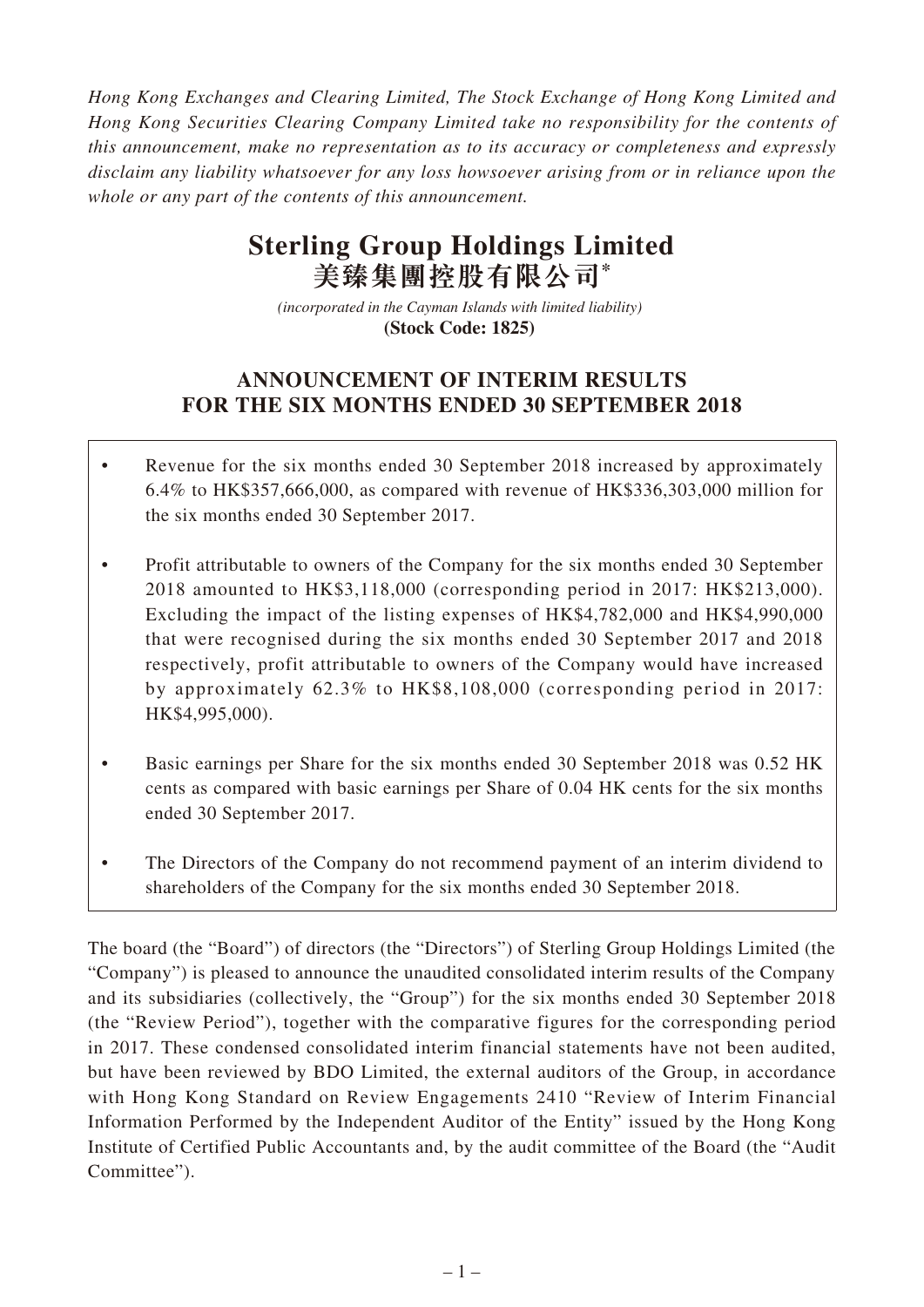## **CONDENSED CONSOLIDATED STATEMENT OF PROFIT OR LOSS AND OTHER COMPREHENSIVE INCOME**

|                                                                                                             |              | Six months ended 30 September |           |
|-------------------------------------------------------------------------------------------------------------|--------------|-------------------------------|-----------|
|                                                                                                             |              | 2018                          | 2017      |
|                                                                                                             | <b>Notes</b> | <b>HK\$'000</b>               | HK\$'000  |
|                                                                                                             |              | (Unaudited)                   | (Audited) |
| Revenue                                                                                                     | 5            | 357,666                       | 336,303   |
| Cost of sales                                                                                               |              | 298,501                       | 278,613   |
| Gross profit                                                                                                |              | 59,165                        | 57,690    |
| Other revenue                                                                                               |              | 3,577                         | 2,866     |
| Other gains and losses, net                                                                                 |              | 417                           | 294       |
| Selling and distribution costs                                                                              |              | (21, 312)                     | (22, 311) |
| General and administrative expenses                                                                         |              | (28, 302)                     | (27, 162) |
| Listing expenses                                                                                            |              | (4,990)                       | (4, 782)  |
| Finance costs                                                                                               | 6            | (4,147)                       | (2,706)   |
| Profit before income tax expense                                                                            |              | 4,408                         | 3,889     |
| Income tax expense                                                                                          | $\tau$       | (1,290)                       | (3,676)   |
| Profit for the period                                                                                       | 8            | 3,118                         | 213       |
| Profit for the period attributable to:                                                                      |              |                               |           |
| Owners of the Company                                                                                       |              | 3,118                         | 213       |
|                                                                                                             |              | <b>HK</b> cents               | HK cents  |
| Earnings per share                                                                                          |              |                               |           |
| - Basic                                                                                                     | 10           | 0.52                          | 0.04      |
| Profit for the period                                                                                       | 8            | 3,118                         | 213       |
| Other comprehensive income, net of tax<br>Items that may be reclassified subsequently<br>to profit or loss: |              |                               |           |
| Remeasurment gain/(loss) on defined<br>benefit plan                                                         |              | 316                           | (71)      |
| Exchange differences arising on translation<br>of foreign operations                                        |              | (141)                         | 120       |
|                                                                                                             |              |                               |           |
| Other comprehensive income for the period                                                                   |              | 175                           | 49        |
| Total comprehensive income for the period                                                                   |              | 3,293                         | 262       |
| Total comprehensive income for the period<br>attributable to:                                               |              |                               |           |
| Owners of the Company                                                                                       |              | 3,293                         | 262       |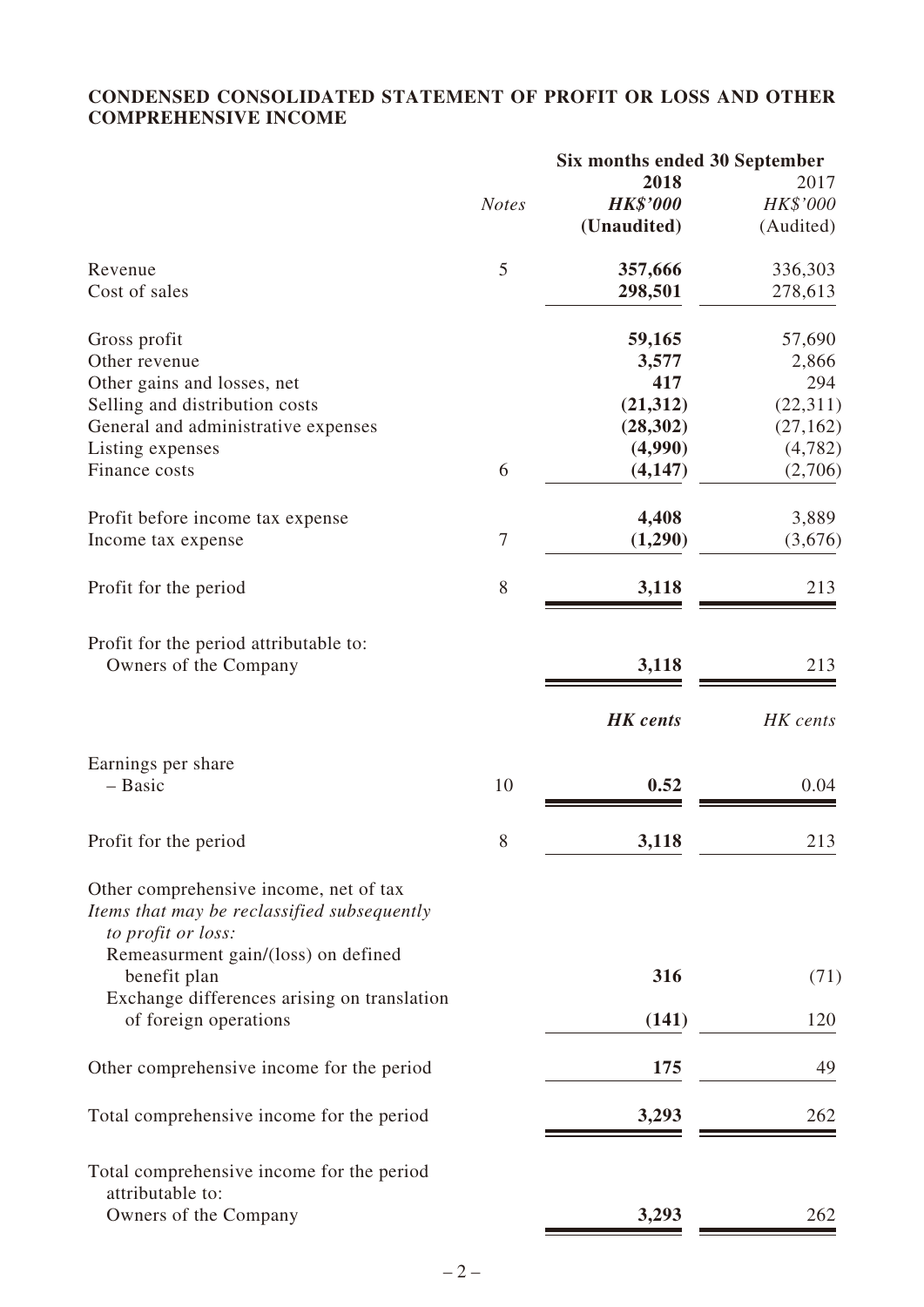## **CONDENSED CONSOLIDATED STATEMENT OF FINANCIAL POSITION**

|                                                               | <b>Notes</b> | At 30 September<br>2018<br><b>HK\$'000</b><br>(Unaudited) | At 31 March<br>2018<br>HK\$'000<br>(Audited) |
|---------------------------------------------------------------|--------------|-----------------------------------------------------------|----------------------------------------------|
| <b>Non-current assets</b>                                     |              |                                                           |                                              |
| Prepaid insurance premium                                     |              | 8,004                                                     | 7,966                                        |
| Property, plant and equipment                                 | 11           | 54,873                                                    | 59,864                                       |
| Payment for leasehold land held for                           |              |                                                           |                                              |
| own use under operating lease                                 | 12           | 23,618                                                    | 23,907                                       |
| Goodwill                                                      | 13           | 16,792                                                    | 16,792                                       |
| Deferred tax assets                                           |              | 217                                                       | 15                                           |
| <b>Total non-current assets</b>                               |              | 103,504                                                   | 108,544                                      |
| <b>Current assets</b>                                         |              |                                                           |                                              |
| Inventories                                                   | 14           | 46,076                                                    | 39,742                                       |
| Trade and other receivables                                   | 15           | 255,344                                                   | 143,676                                      |
| Amounts due from related parties                              | 20           | 89                                                        | 4,272                                        |
| Tax recoverable                                               |              | 419                                                       | 1,720                                        |
| Cash and cash equivalents                                     |              | 33,157                                                    | 66,536                                       |
| <b>Total current assets</b>                                   |              | 335,085                                                   | 255,946                                      |
| <b>Current liabilities</b>                                    |              |                                                           |                                              |
| Trade, bills and other payables                               | 16           | 107,656                                                   | 84,486                                       |
| Amounts due to shareholders                                   | 20           |                                                           | 8,428                                        |
| Amount due to a related party                                 | 20           |                                                           | 1,049                                        |
| <b>Bank borrowings</b>                                        | 17           | 255,054                                                   | 197,176                                      |
| Tax payable                                                   |              | 2,167                                                     | 2,565                                        |
| <b>Total current liabilities</b>                              |              | 364,877                                                   | 293,704                                      |
| <b>Net current liabilities</b>                                |              | (29, 792)                                                 | (37,758)                                     |
| <b>Total assets less current liabilities</b>                  |              | 73,712                                                    | 70,786                                       |
| <b>Non-current liabilities</b>                                |              |                                                           |                                              |
| Defined benefit obligation                                    | 18           | 2,117                                                     | 2,252                                        |
| <b>Net assets</b>                                             |              | 71,595                                                    | 68,534                                       |
| Capital and reserves attributable to<br>owners of the Company |              |                                                           |                                              |
| Share capital<br>Other reserves                               | 19           | —*<br>71,595                                              | 68,534                                       |
| <b>Total equity</b>                                           |              | 71,595                                                    | 68,534                                       |
|                                                               |              |                                                           |                                              |

\* Represents amount less than HK\$1,000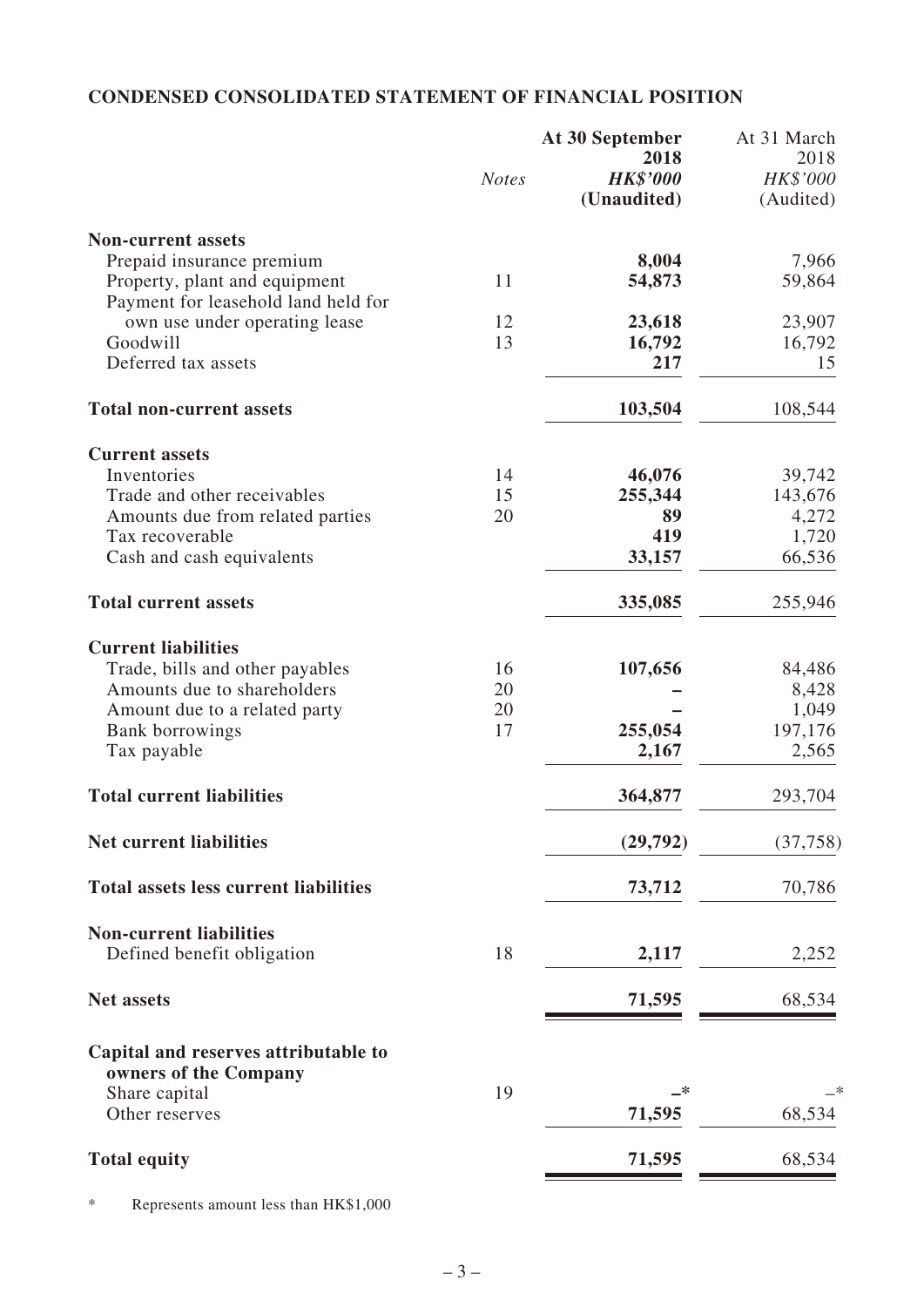## **NOTES TO THE CONDENSED CONSOLIDATED FINANCIAL STATEMENTS**

### **1. GENERAL INFORMATION OF THE GROUP**

The Company was incorporated in the Cayman Islands on 6 June 2017, as an exempted company with limited liability under the Companies Law, Cap.22 (Law 3 of 1961, as consolidated and revised) of the Cayman Islands. The addresses of the registered office of the Company are located at the office of Conyers Trust Company (Cayman) Limited, Cricket Square, Hutchins Drive, PO Box 2681, Grand Cayman, KY1-1111, Cayman Island. The Company is an investment holding company and the Group is principally engaged in the provision of manufacturing and trading of apparel products in the market of the United States of America (the "Listing Business").

The Company's shares were listed on the Main Board of the Stock Exchange of Hong Kong Limited ("SEHK") on 19 October 2018.

This condensed consolidated interim financial information is presented in Hong Kong dollars ("HK\$") as the management of the Group consider HK\$ can provide more meaningful information to the Company's investors.

### **2. REORGANISATION**

Prior to the incorporation of the Company and completion of the Reorganisation as described below, the trading of apparel products was carried out by Sterling Apparel Limited ("Sterling Apparel"). Before the completion of the Reorganisation, Sterling Apparel was controlled by Mr. Siu Chi Wai ("Mr. CW Siu") and Rainbow Galaxy Limited ("Rainbow Galaxy") who held controlling interests in the Sterling Apparel.

In preparation for the listing of shares of the Company on the Main Board of Hong Kong Exchange and Clearing Limited ("the Stock Exchange"), the Group underwent the Reorganisation to transfer the Listing Business to the Company principally through the following steps:

#### **(i) Incorporation of Holdings**

On 6 June 2017, the Company was incorporated in the Cayman Island as an exempted company with limited liability under the Companies Law, with an authorised share capital of HK\$380,000 divided into 38,000,000 Shares of HK\$0.01 each, of which one Share was allotted and issued to the initial subscriber, an Independent Third Party. On the same date, the said Share was transferred to Moonlight Global Holdings Limited ("Moonlight") and one Share was allotted and issued to Rainbow Galaxy.

### **(ii) Acquisition of Zhi Wei (Guangzhou) Garment Co., Limited ("Zhi Wei") by Elegant Maker Limited ("Elegant Maker")**

On 17 December 2016, Mr. Wong Kwong Sang ("Mr. KS Wong") and Mr. Choi Siu Wai William ("Mr. William Choi") (as vendor) and Elegant Maker (as purchaser) entered into a sale and purchase agreement pursuant to which Mr. KS Wong and Mr. William Choi each respectively sold, and Elegant Maker acquired, 50% equity interests in Zhi Wei at a cash consideration of HKD8,000,000 in total. The said transfer of shares to Elegant Maker was completed on 31 December 2016 (the "PRC Acquisition").

Upon completion of the PRC Acquisition, the equity interests in Zhi Wei shall be wholly owned by Elegant Maker and indirectly wholly owned by Sterling.

**(iii)** Share acquisition of Chiefway (Private) Limited ("Chiefway (PVT)") by Sterling Apparel and assets and liabilities acquisition of Chiefway Lanka (Private) Limited ("Chiefway Lanka") by Chiefway Katunayake (Private) Limited ("Chiefway Katunayake").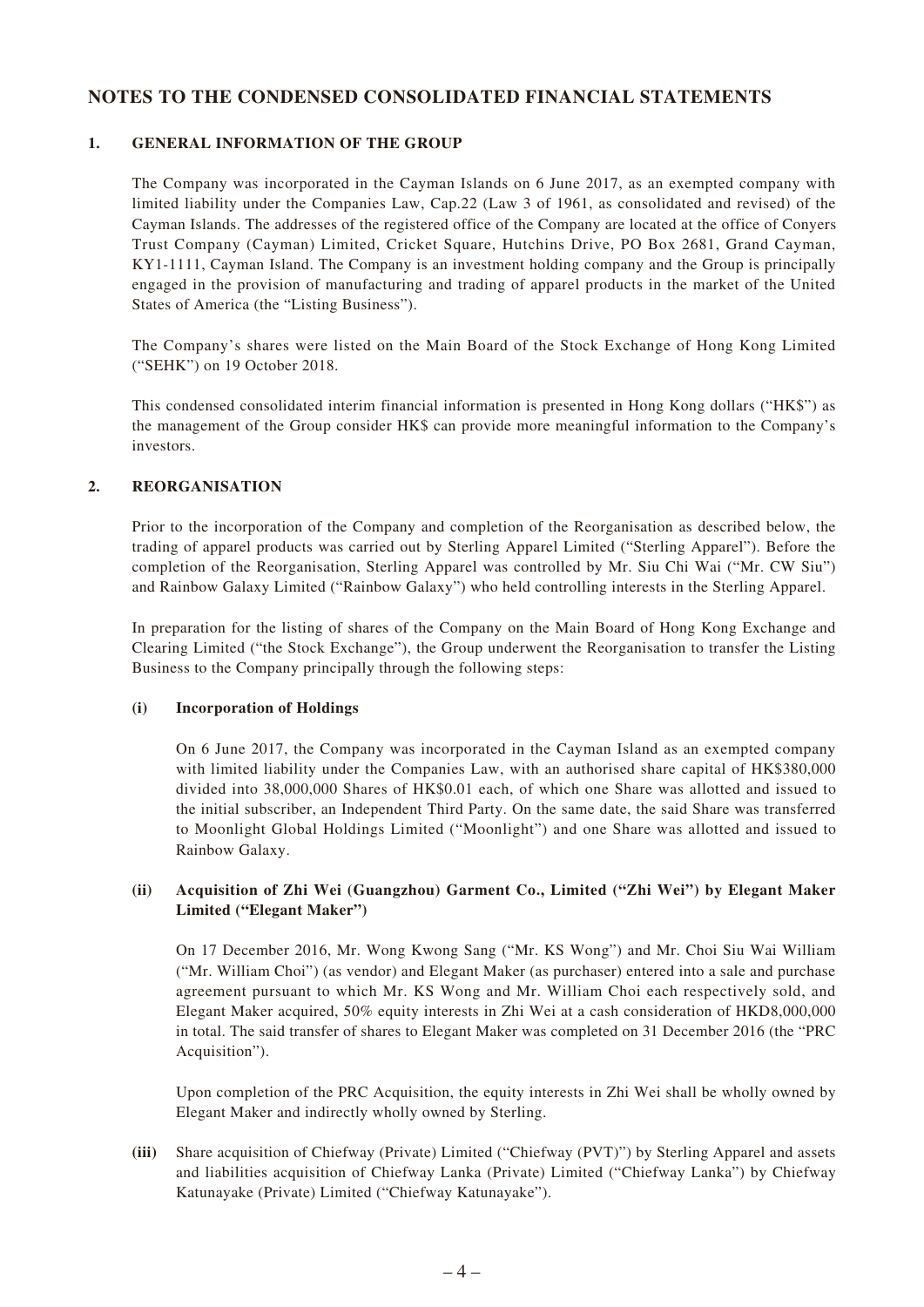On 28 February 2017, Mr. Siu Yik Ming ("Mr. YM Siu") (as vendor) and Sterling Apparel (as purchaser) entered into a sale and purchase agreement pursuant to which Sterling Apparel on the same date acquired all the issued shares in Chiefway (PVT) from Mr. YM Siu at a consideration of USD1,200,000.

On 31 March 2017, Chiefway Lanka (as vendor) and Chiefway Katunayake (as purchaser) entered into a sale and purchase agreement pursuant to which Chiefway Katunayake acquired the identifiable assets and liabilities of Chiefway Lanka at a consideration of USD4,606,452.

**(iv)** Incorporation of (1) Moonlight; (2) Excel Tops Limited ("Excel Tops"); (3) Winfield Group Limited ("Winfield"); (4) Win 18 Limited ("Win 18"); (5) Win 19 Limited ("Win 19") and (6) Win 20 Limited ("Win 20").

On 19 May 2017, Moonlight was incorporated in the British Virgin Islands ("BVI") with limited liability, with an authorised share capital of 50,000 shares of single class of par value of US\$1 each. On 16 May 2017, one share in Moonlight was allotted and issued to Mr. CW Siu, credited as fully paid.

On 11 May 2017, Excel Tops was incorporated in the BVI with limited liability, with an authorised share capital of 50,000 shares of a single class of par value of US\$1 each. On 23 May 2017, two shares in Excel Tops were allotted and issued; one of which to Moonlight and one of which to Rainbow Galaxy, both credited as fully paid.

On 11 May 2017, Winfield was incorporated in Hong Kong with limited liability. On the same date, 50 shares of Winfield were allotted and issued to Mr. CW Siu and 50 shares of Winfield were allotted and issued to Rainbow Galaxy. It is an investment company that holds the Property Holdings Companies – Win 18, Win 19 and Win 20.

On 19 May 2017, Win 18, Win 19 and Win 20 were incorporated in Hong Kong with limited liability; Win 18, Win 19 and Win 20 are all wholly owned by Winfield.

#### **(v) Acquisition of the shares in Sterling Apparel by Winfield**

On 24 May 2017, Mr. CW Siu and Rainbow Galaxy (as vendor) and Winfield (as purchaser) entered into a sale and purchase agreement pursuant to which each of Mr. CW Siu and Rainbow Galaxy transferred 50% shareholding interests in Sterling Apparel to Winfield in consideration of Winfield allotting and issuing, credit as fully paid, 50 shares of Winfield to Moonlight (at the direction of Mr. CW Siu) and 50 shares of Winfield to Rainbow Galaxy.

### **(vi) Transfer of the properties from Sterling Apparel to Win 18, Win 19 and Win 20**

On 25 May 2017, Sterling Apparel (as vendor) and each of Win 18, Win 19 and Win 20 (as purchasers) entered into a sale and purchase agreement respectively pursuant to which all the interest, titles and rights of the properties were transferred to Win 18, Win 19 and Win 20 respectively on 25 May 2017. The properties owned by Win 18, Win 19 and Win 20 respectively.

The consideration of the said sale and purchase agreements were set off by the debts owed by Sterling Apparel to Win 18, Win 19 and Win 20 respectively, on a dollar-to-dollar basis.

#### **(vii) Acquisition of Sterling Apparel by Excel Tops**

On 12 June 2017, Winfield (as vendor) and Excel Tops (as purchaser) entered into a sale and purchase agreement pursuant to which Winfield transferred 100% shareholding interests in Sterling Apparel to Excel Tops in consideration of Excel Tops allotting and issuing, credit as fully paid, 5,000 shares of Excel Tops to Moonlight and 5,000 shares of Excel Tops to Rainbow Galaxy.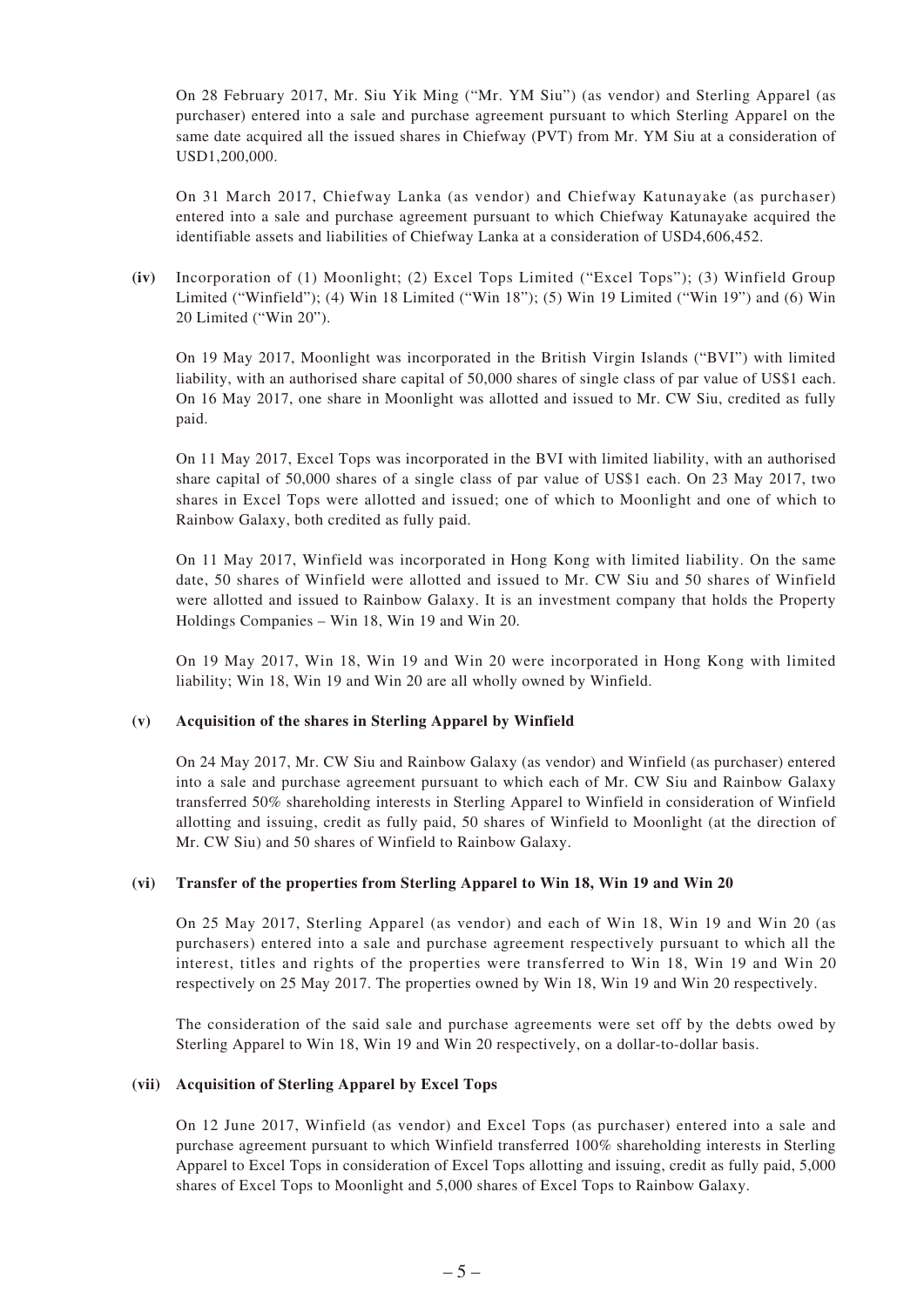### **(viii) Acquisition of Excel Tops by the Company**

On 18 September 2018, Moonlight and Rainbow Galaxy (as vendors) and the Company (as purchaser) entered into a sale and purchase agreement pursuant to which each of Moonlight and Rainbow Galaxy transferred 50% shareholding interests in Excel Tops to the Company in consideration of the Company allotting and issuing, credit as fully paid, 49 shares of the Company to Moonlight and 49 shares of the Company to Rainbow Galaxy.

### **(ix) Increase in authorised share capital of the Company**

On 21 September 2018, the authorised share capital of the Company was increased from HK\$380,000 to HK\$100,000,000 by creation of an additional 9,962,000,000 Holdings Shares of par value of HK\$0.01 each.

After the completion of the reorganisation steps as described above, the Company became holding company of the subsidiaries now comprising the Group.

### **3. BASIS OF PREPARATION**

The condensed consolidated interim financial information of the Group for the six months ended 30 September 2018 has been prepared in accordance with Hong Kong Accounting Standard ("HKAS") 34 "Interim Financial Reporting" issued by the Hong Kong Institute of Certified Public Accountants.

The condensed consolidated interim financial information should be read in conjunction with the Prospectus of Sterling Group Holdings Limited dated 29 September 2018, which included in the combined financial statements of the Group for the year ended 31 March 2018, which have been prepared in accordance with Hong Kong Financial Reporting Standards ("HKFRSs").

### **4. PRINCIPAL ACCOUNTING POLICIES**

The condensed consolidated financial statements have been prepared under the historical cost basis.

Other than changes in accounting policies resulting from application of new and amendments to HKFRSs, the accounting policies and methods of computation used in the condensed consolidated financial statements for the six months ended 30 September 2018 are the same as those followed in the preparation of the Group's combined financial statements for the three years ended 31 March 2016, 2017 and 2018 underlying the preparation of the financial information included in the prospectus of the Company in connection with the initial public offering of the shares of the Company on the Main Board of the Stock Exchange.

These condensed consolidated interim financial statements have been prepared with the same accounting policies adopted in the 2018 combined financial statements, except for those that relate to new standards or interpretations effective for the first time for periods beginning on or after 1 April 2018.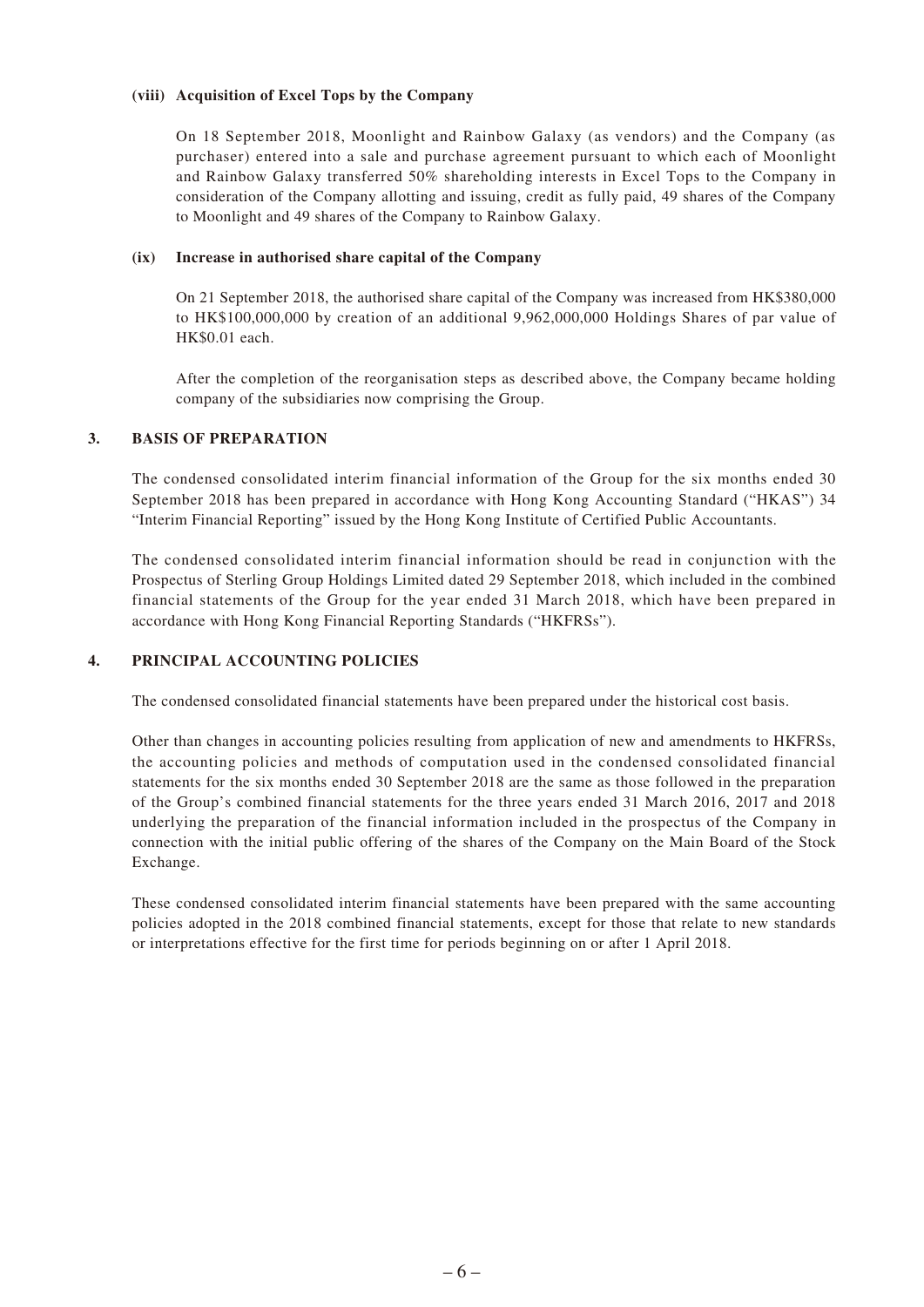In the current interim period, the Group has applied, for the first time, the following new and revised standards, amendments and interpretations issued by the HKICPA, which are effective for the Group's financial year beginning on 1 April 2018.

| <b>HKFRS 9</b>                  | <b>Financial Instruments</b>                               |
|---------------------------------|------------------------------------------------------------|
| HKFRS15                         | Revenue from Contracts with Customers                      |
| $HK(IFRIC) - Interpretation 22$ | Foreign Currency Transactions and Advance Consideration    |
| Annual Improvements to          | Amendments to HKAS 28, Investments in Associates and Joint |
| HKFRSs 2014 - 2016 Cycle        | Ventures                                                   |
| Amendments to HKFRS 2           | Classification and Measurement of Share-based Payment      |
|                                 | <b>Transactions</b>                                        |
| Amendments to HKFRS 15          | Revenue from Contracts with Customers (Clarifications to   |
|                                 | $HKFRS$ 15)                                                |
| Amendments to HKAS 40           | Transfers of Investment Property                           |

#### **HKFRS 9 – Financial Instruments**

HKFRS 9 replaces HKAS 39 Financial Instruments: Recognition and Measurement for annual periods beginning on or after 1 April 2018, bringing together all three aspects of the accounting for financial instruments: (i) classification and measurement; (ii) impairment and (iii) hedge accounting. The adoption of HKFRS 9 from 1 April 2018 has resulted in changes in accounting policies of the Group and the amounts recognised in the condensed consolidated interim financial statements.

#### *(i) Classification and measurement of financial instruments*

HKFRS 9 basically retains the existing requirements in HKAS 39 for the classification and measurements of financial liabilities. However, it eliminates the previous HKAS 39 categories for financial assets of held to maturity financial assets, loans and receivables and available-for-sale financial assets. The adoption of HKFRS 9 has no impact on the Group's accounting policies related to financial liabilities and derivative financial instruments as there is no such financial instruments of the Group. The impact of HKFRS 9 on the Group's classification and measurement of financial assets is set out below.

The following tables summarised the impact, net of tax, of transition to HKFRS 9 on the opening balance of retained earnings as of 1 April 2018 as follows (increase/(decrease)):

|                                                | <b>HK\$'000</b> |
|------------------------------------------------|-----------------|
| Retained earnings as at 1 April 2018           | 58,570          |
| Increase in expected credit losses ("ECLs") in |                 |
| trade receivables <i>(note 4(ii) below)</i>    | (278)           |
| Increase in expected credit losses ("ECLs") in |                 |
| deferred tax assets (note $4(ii)$ below)       | 46              |
| Restated retained earnings as at 1 April 2018  | 58.338          |

Under HKFRS 9, except for certain trade receivables (that the trade receivables do not contain a significant financing component in accordance with HKFRS 15), an entity shall, at initial recognition, measure a financial asset at its fair value plus, in the case of a financial asset not at fair value through profit or loss ("FVTPL"), transaction costs. A financial asset is classified as: (i) financial assets at amortised cost ("amortised cost"); (ii) financial assets at fair value through other comprehensive income ("FVTOCI"); or (iii) FVTPL (as defined above). The classification of financial assets under HKFRS 9 is generally based on two criteria: (i) the business model under which the financial asset is managed and (ii) its contractual cash flow characteristics (the "solely payments of principal and interest" criterion, also known as "SPPI criterion"). Under HKFRS 9, embedded derivatives is no longer required to be separated from a host financial asset. Instead, the hybrid financial instrument is assessed as a whole for the classification.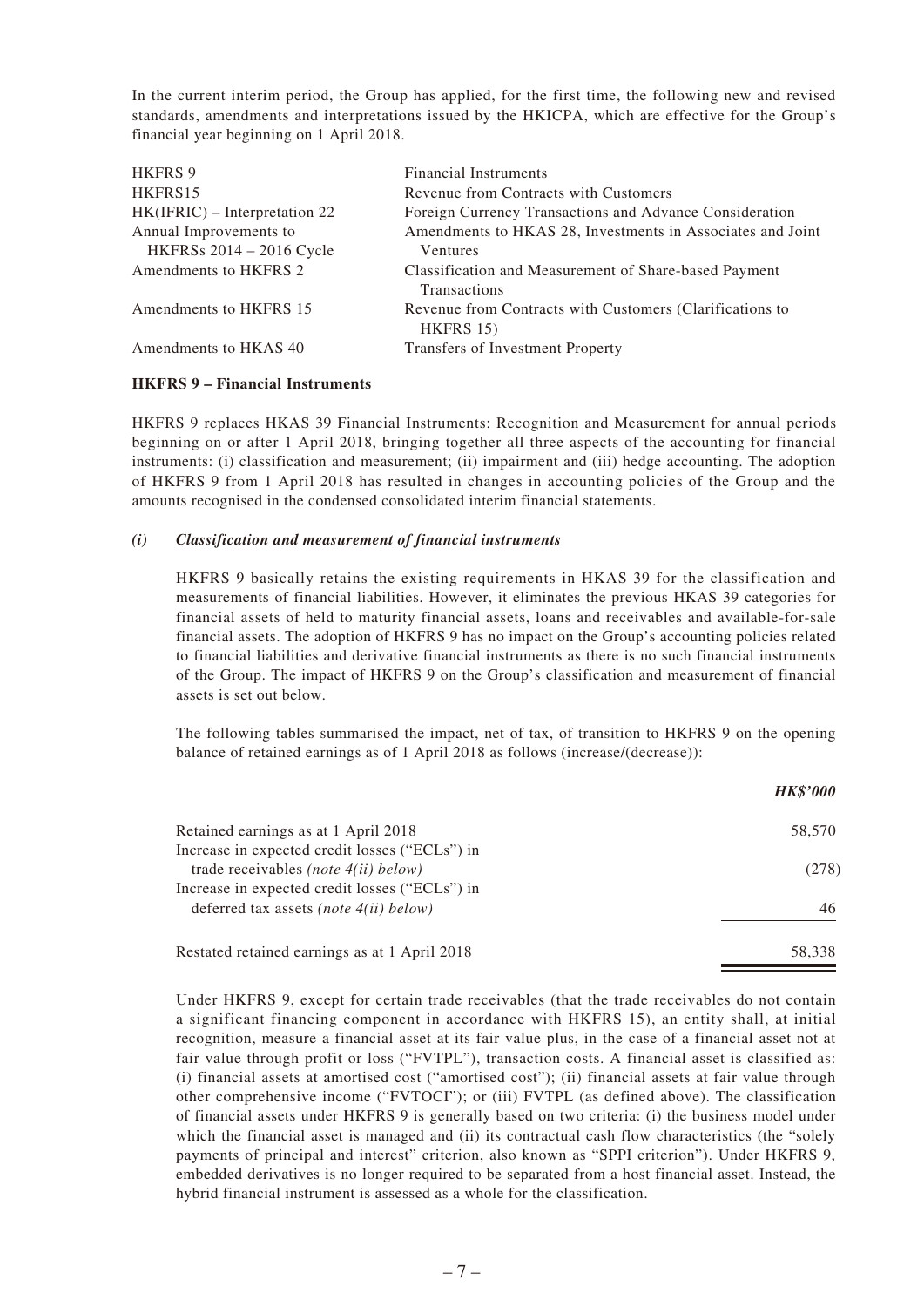Amortised cost would be applied to the Group's financial assets. Financial assets at amortised cost are subsequently measured using the effective interest rate method. Interest income, foreign exchange gains and losses and impairment are recognised in profit or loss. Any gain on derecognition is recognised in profit or loss.

A financial asset is measured at amortised cost if it meets both of the following conditions and it has not been designated as at FVTPL:

- It is held within a business model whose objective is to hold financial assets in order to collect contractual cash flows; and
- The contractual terms of the financial asset give rise on specified dates to cash flows that meet the SPPI criterion.

The following table summarises the original measurement categories under HKAS 39 and the new measurement categories under HKFRS 9 for each class of the Group's financial instruments as at 1 April 2018:

| <b>Financial assets</b>                                                                      | Original classification<br>under HKAS 39                                | New classification<br>under HKFRS 9                | Carrying<br>amount as at<br>1 April 2018<br>under HKAS 39<br>HK\$'000 | Carrying<br>amount as at<br>1 April 2018<br>under HKFRS 9<br>HK\$'000 |
|----------------------------------------------------------------------------------------------|-------------------------------------------------------------------------|----------------------------------------------------|-----------------------------------------------------------------------|-----------------------------------------------------------------------|
| Trade and other receivables<br>Amounts due from related parties<br>Cash and cash equivalents | Loans and receivables<br>Loans and receivables<br>Loans and receivables | Amortised cost<br>Amortised cost<br>Amortised cost | 143,676<br>4,272<br>66,536                                            | 143,676<br>4,272<br>66,536                                            |
|                                                                                              | Original classification                                                 | New classification                                 | Carrying<br>amount as at<br>1 April 2018                              | Carrying<br>amount as at<br>1 April 2018                              |
| <b>Financial assets</b>                                                                      | under HKAS 39                                                           | under HKFRS 9                                      | under HKAS 39<br>HK\$'000                                             | under HKFRS 9<br>HK\$'000                                             |

#### *(ii) Impairment of financial assets*

The adoption of HKFRS 9 has changed the Group's impairment model by replacing the HKAS 39 "incurred loss model" to the "expected credit loss ("ECL") model". HKFRS 9 requires the Group to recognise ECL for trade and bills receivables, financial assets at amortised costs, contract assets and debt investment at FVTOCI earlier than HKAS 39. Cash and cash equivalents are subject to ECL model but the impairment is immaterial for the current period.

Under HKFRS 9, the loss allowances are measured on either of the following bases: (1) 12 months ECLs: these are the ECLs that result from possible default events within the 12 months after the end of the reporting period; and (2) lifetime ECLs: these are ECLs that result from all possible default events over the expected life of a financial instrument.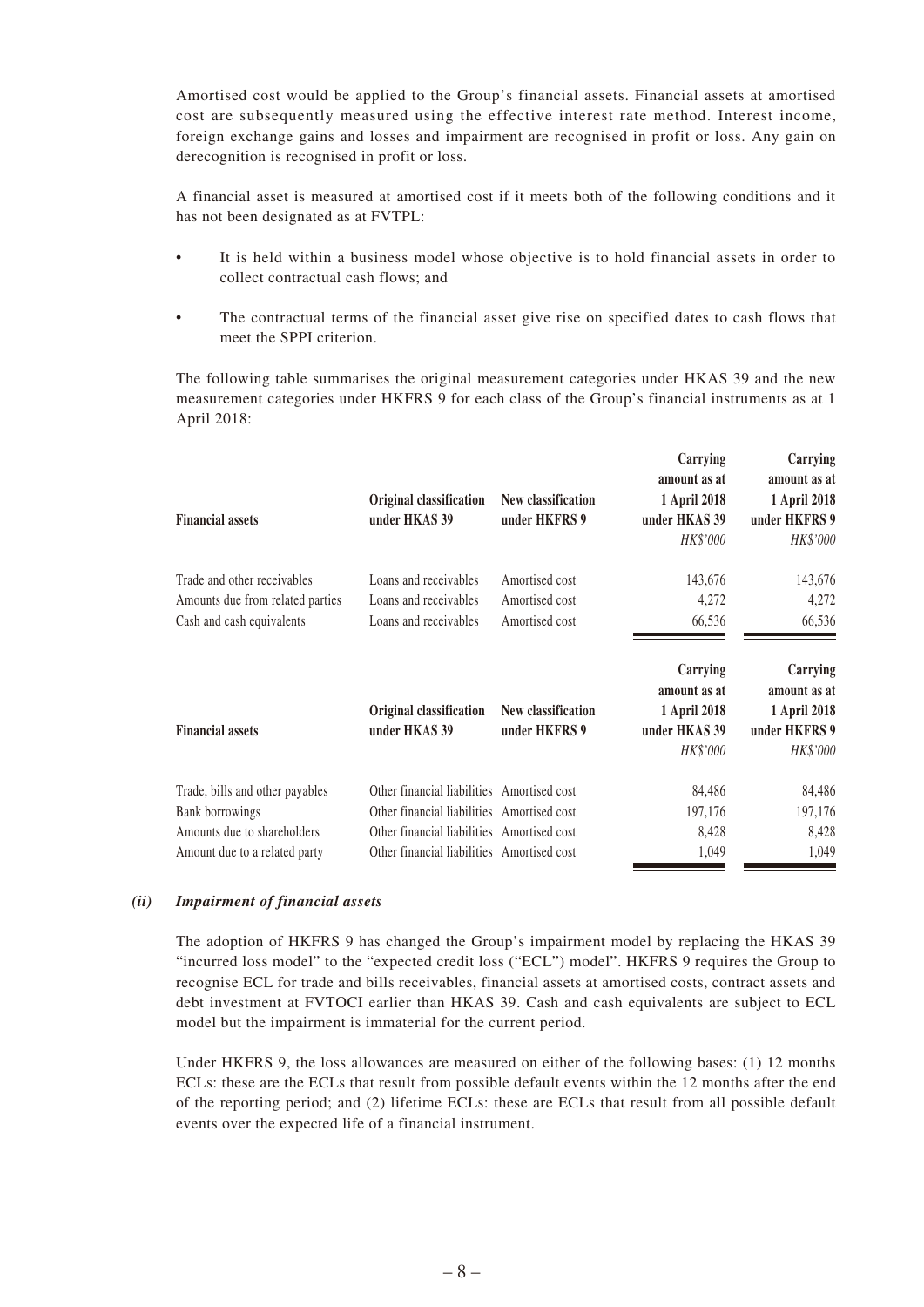#### *Measurement of ECLs*

ECLs are based on the difference between the contractual cash flows due in accordance with the contract and all the cash flows that the Group expects to receive. The shortfall is then discounted at an approximation to the assets' original effective interest rate.

The Group has elected to measure loss allowances for trade and other receivables using HKFRS 9 simplified approach and has calculated ECLs based on lifetime ECLs. The Group has established a provision matrix that is based on the Group's historical credit loss experience, adjusted for forwardlooking factors specific to the debtors and the economic environment.

For other debt financial assets, the ECLs are based on the 12-months ECLs. The 12-months ECLs is the portion of the lifetime ECLs that results from default events on a financial instrument that are possible within 12 months after the reporting date. However, when there has been a significant increase in credit risk since origination, the allowance will be based on the lifetime ECLs. When determining whether the credit risk of a financial asset has increased significantly since initial recognition and when estimating ECL, the Group considers reasonable and supportable information that is relevant and available without undue cost or effort. This includes both quantitative and qualitative information and analysis, based on the Group's historical experience and informed credit assessment and including forward-looking information. The Group's debt investment at FVTOCI are considered to have low credit risk since the issuers' credit rating are high.

The Group assumes that the credit risk on a financial asset has increased significantly if it is more than 30 days past due.

The Group considers a financial asset to be in default when: (1) the borrower is unlikely to pay its credit obligations to the Group in full, without recourse by the Group to actions such as realising security (if any is held); or (2) the financial asset is more than 90 days past due.

The maximum period considered when estimating ECL is the maximum contractual period over which the Group is exposed to credit risk.

#### *Presentation of ECLs*

Loss allowances for financial assets measured at amortised cost are deducted from the gross carrying amount of the assets. For debt investment at FVTOCI, the loss allowance is recognised in OCI, instead of reducing the carrying amount of the assets.

#### *Impact of the ECL model*

(a) Impairment of trade receivables

As mentioned above, the Group applies the HKFRS 9 simplified approach to measure ECLs which adopts a life time ECLs for all trade receivables. To measure the ECLs, trade receivables have been grouped based on shared credit risk characteristics and the days past due. The loss allowance as at 1 April 2018 was determined as follows for trade receivables as follows:

| 1 April 2018                     | Current | 3 months<br>past due | More than<br>3 months<br>Less than but less than but less than<br>6 months<br>past due | More than<br>6 months<br>12 months<br>past due | More than<br>1 years<br>past due | More than<br>2 years<br>past due | Total   |
|----------------------------------|---------|----------------------|----------------------------------------------------------------------------------------|------------------------------------------------|----------------------------------|----------------------------------|---------|
| Expected credit loss rate $(\%)$ | $0.1\%$ | $0.5\%$              | $2.0\%$                                                                                | $5.0\%$                                        | 10%                              | 100%                             |         |
| Gross carrying amount            |         |                      |                                                                                        |                                                |                                  |                                  |         |
| (HK\$'000)                       | 99,551  | 20,472               | 2,413                                                                                  | 476                                            | 41                               | -                                | 122.953 |
| Loss allowance $(HK$'000)$       | 100     | 102                  | 48                                                                                     | 24                                             | 4                                |                                  | 278     |

The increase in loss allowance for trade receivables upon the transition to HKFRS 9 as of 1 April 2018 was HK\$278,000. The loss allowances further increased by HK\$419,000 for trade and other receivables during the six-month period ended 30 September 2018.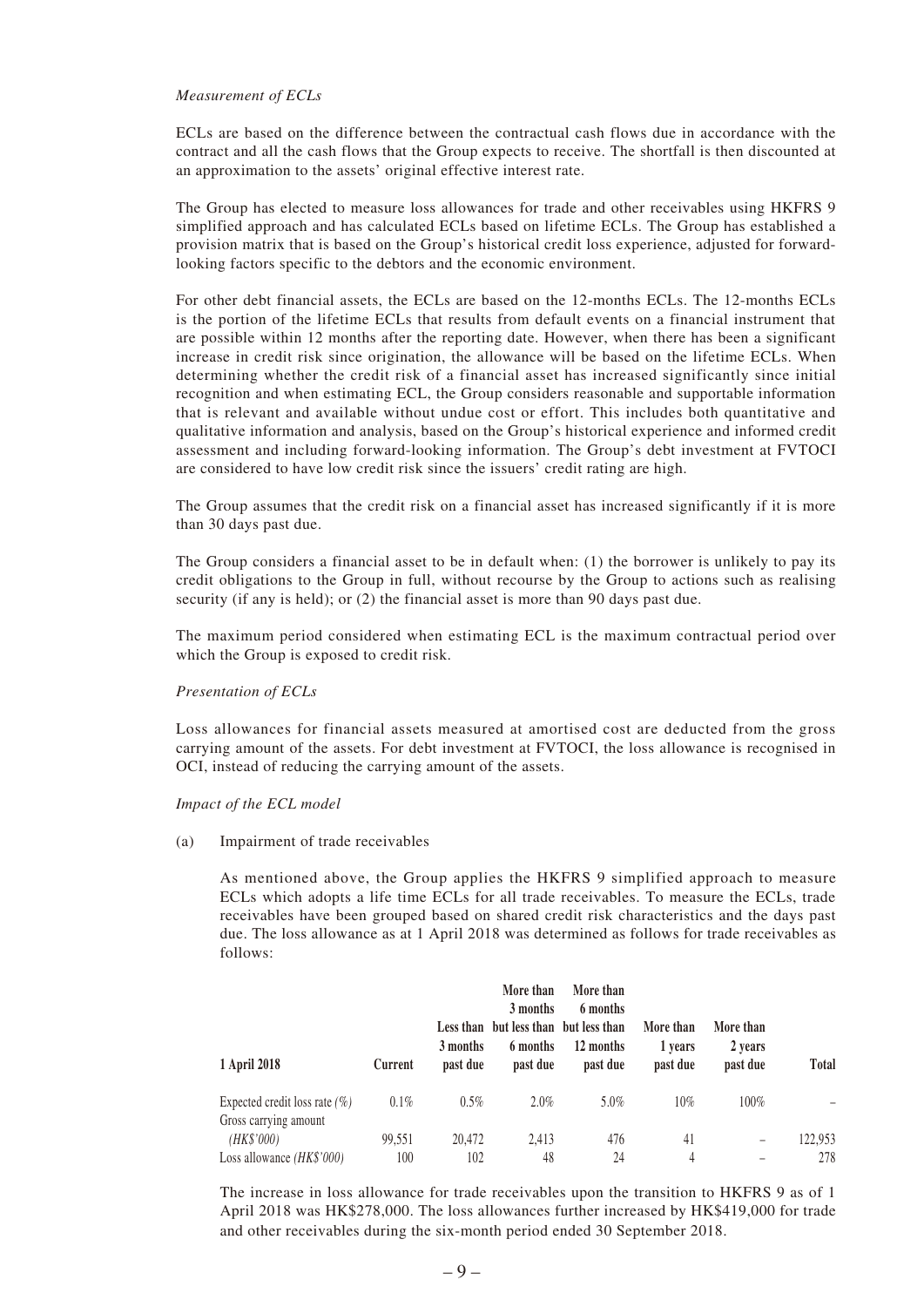### (b) Impairment of other receivables

All of the Group's other debt investments at amortised costs are considered to have low credit risk, and the loss allowance recognised during the period was therefore limited to 12 months ECLs. No loss allowance has been recognised during the six-month period ended 30 September 2018.

### *Transition*

The Group has applied the transitional provision in HKFRS 9 such that HKFRS 9 was generally adopted without restating comparative information. The reclassifications and the adjustments arising from the new ECLs rules are therefore not reflected in the statement of financial position as at 31 March 2018, but are recognised in the statement of financial position on 1 April 2018. This means that differences in the carrying amounts of financial assets and financial liabilities resulting from the adoption of HKFRS 9 are recognised in retained earnings and reserves as at 1 April 2018. Accordingly, the information presented for 2018 does not reflect the requirements of HKFRS 9 but rather those of HKAS 39.

The following assessments have been made on the basis of the facts and circumstances that existed at the date of initial application of HKFRS 9 (the "DIA"):

- The determination of the business model within which a financial asset is held;
- The designation and revocation of previous designations of certain financial assets and financial liabilities as measured at FVTPL; and
- The designation of certain investments in equity investments not held for trading as at FVTOCI.

If an investment in a debt investment had low credit risk at the DIA, then the Group has assumed that the credit risk on the asset had not increased significantly since its initial recognition.

#### *(iii) Hedge accounting*

Hedge accounting under HKFRS 9 has no impact on the Group as the Group does not apply hedge accounting in its hedging relationships.

### **HKFRS 15 – Revenue from Contracts with Customers**

The new standard establishes a single revenue recognition framework. The core principle of the framework is that an entity should recognise revenue to depict the transfer of promised goods or services to customers in an amount that reflects the consideration to which the entity expects to be entitled in exchange for those goods and services. HKFRS 15 supersedes existing revenue recognition guidance including HKAS 18 Revenue, HKAS 11 Construction Contracts and related interpretations.

HKFRS 15 requires the application of a 5-step approach to revenue recognition:

- Step 1: Identify the contract(s) with a customer
- Step 2: Identify the performance obligations in the contract
- Step 3: Determine the transaction price
- Step 4: Allocate the transaction price to each performance obligation
- Step 5: Recognise revenue when each performance obligation is satisfied

HKFRS 15 includes specific guidance on particular revenue related topics that may change the current approach taken under HKFRS. The standard also significantly enhances the qualitative and quantitative disclosures related to revenue.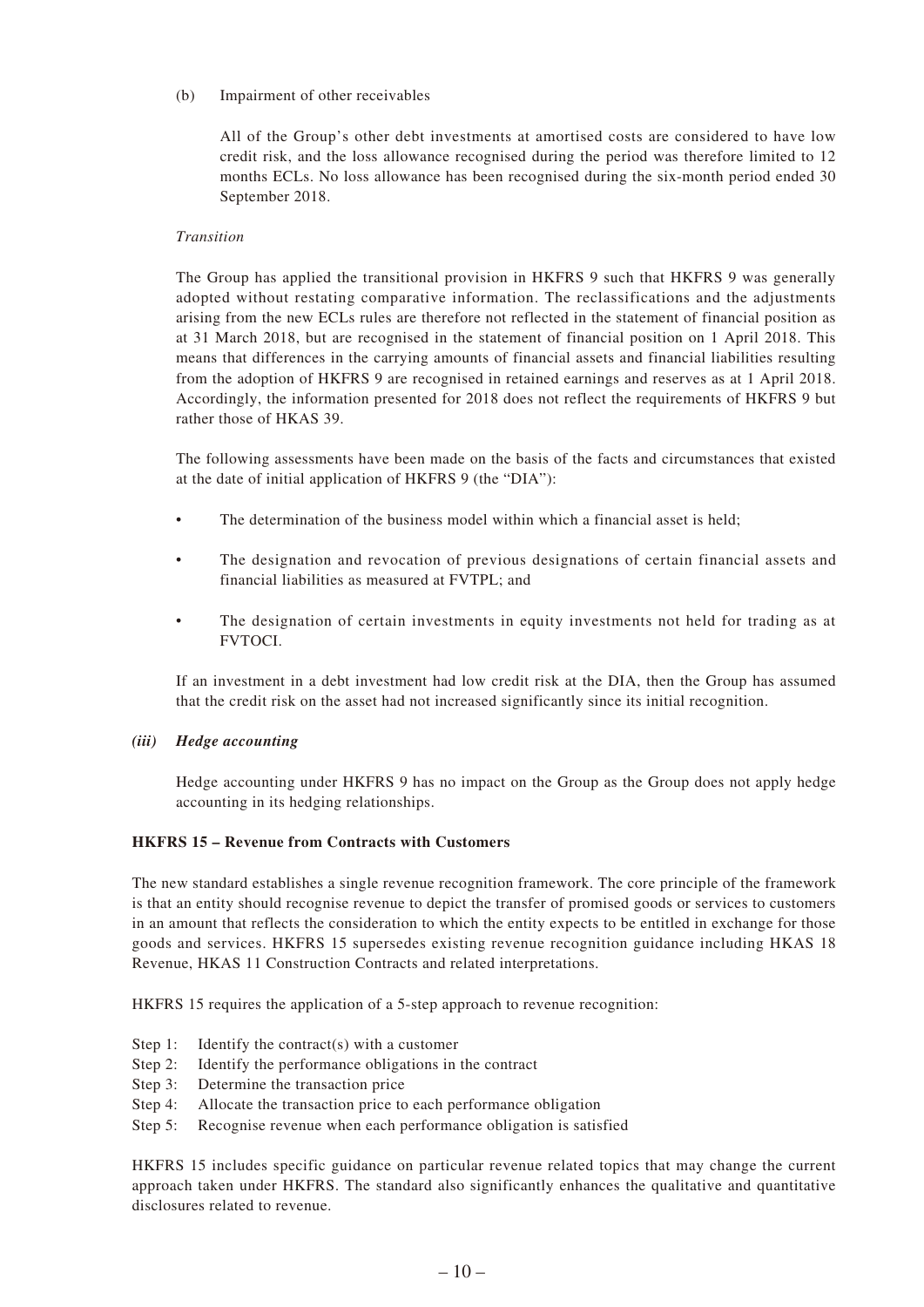Under HKFRS 15, revenue is recognised when the customer obtains control of the promised goods or services in the contract. HKFRS 15 identifies 3 situations in which control of the promised goods or services is regarded as being transferred over time:

- (a) when the customer simultaneously receives and consumes the benefits provided by the entity's performance as the entity performs;
- (b) when the entity's performance creates or enhances an asset (for example, work in progress) that the customer controls as the asset is created or enhanced; or
- (c) when the entity's performance does not create an asset with an alternative use to the entity and the entity has an enforceable right to payment for performance completed to date.

If the contract terms and the entity's activities do not fall into any of these 3 situations, then under HKFRS 15, the entity recognises revenue for the sale of that goods or services at a single point in time, being when control has passed. Transfer of risks and rewards of ownership is only one of the indicators that will be considered in determining when the transfer of control occurs.

### *Nature of the goods, satisfaction of performance obligations and payments*

The Group recognises revenue from the sales of apparel products.

Sales are recognised when control of the products has been transferred, being when the products are delivered to the customer and there is no unfulfilled obligation that could affect the customer's acceptance of the products. Delivery occurs when the products have been shipped to the specific location, the risks of obsolescence and loss have been transferred to the customer, and either the customer has accepted the products in accordance with the sales contract, the acceptance provisions have lapsed, or the Group has objective evidence that all criteria for acceptance have been satisfied. There is generally only one performance obligation in the contract.

A receivable is recognised when the goods are delivered as this is the point in time that the consideration is unconditional because only the passage of time is required before the payment is due. Invoices are usually payable within 60 days.

#### *Nature of change in accounting policy and impact on 1 April 2018*

The Group has adopted HKFRS 15 Revenue from Contracts with Customers from 1 April 2018 which resulted in changes in accounting policies.

In accordance with the transitional provisions in HKFRS 15, comparative figures have not been restated.

The Group assessed the impacts of adopting HKFRS 15 on its financial statements. Based on the assessment, the adoption of HKFRS 15 has no significant impact on the Group's revenue recognition.

The application of these amendments in the current interim period has no material effect on the amounts reported in these condensed consolidated financial statements and/or disclosures set out in these condensed consolidated financial statements.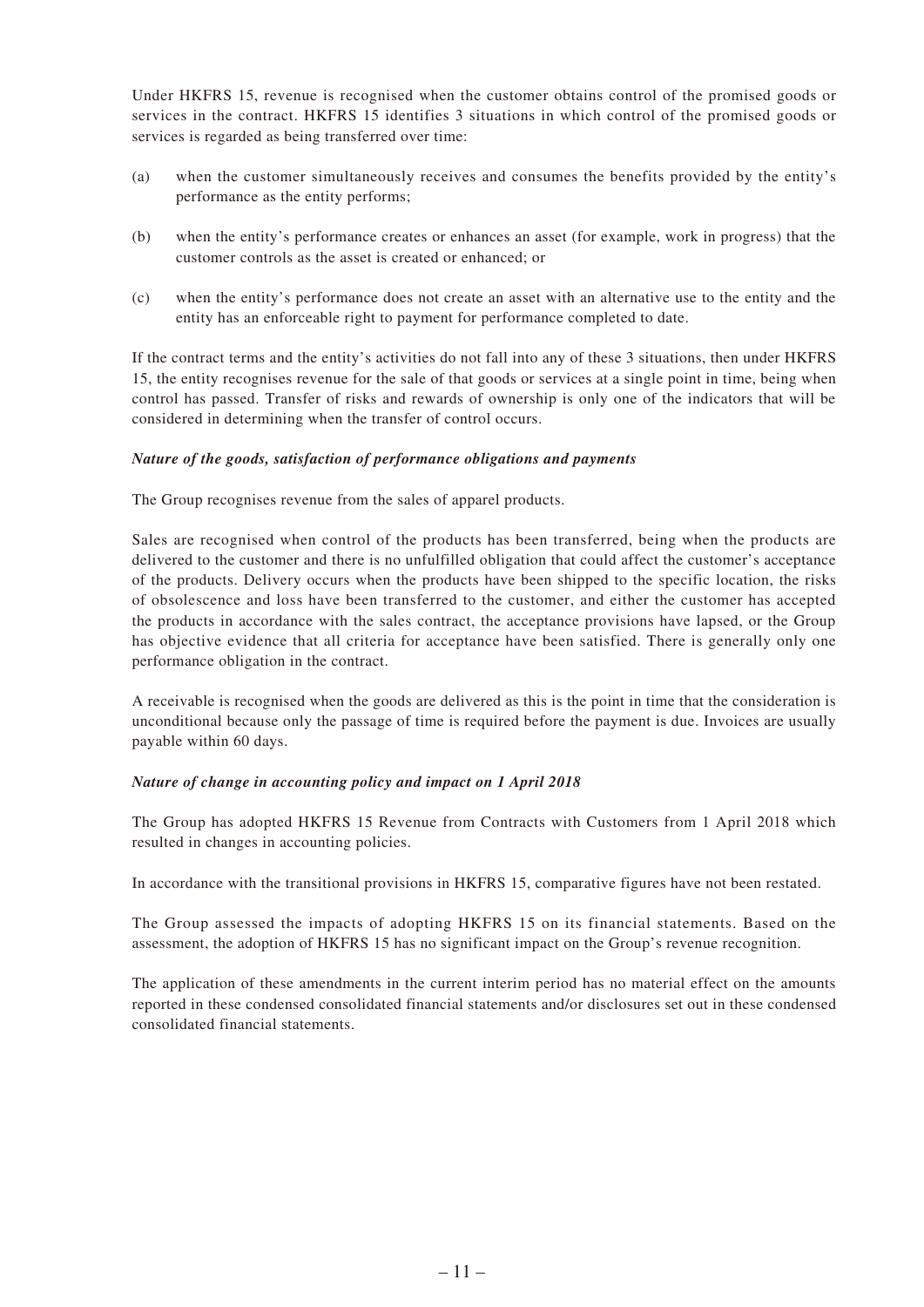The following new/revised HKFRSs, potentially relevant to the Group's condensed consolidated financial statements, have been issued, but are not yet effective and have not been early adopted by the Group.

| <b>HKFRS 16</b>                 | Leases <sup>1</sup>                                               |
|---------------------------------|-------------------------------------------------------------------|
| $HK(IFRIC) - Interpretation 23$ | Uncertainty over Income Tax Treatments <sup>1</sup>               |
| Annual Improvements to          | Amendments to HKAS 23, Borrowing Costs <sup>1</sup>               |
| HKFRSs 2015 - 2017 Cycle        |                                                                   |
| Amendments to HKFRS 9           | Prepayment Features with Negative Compensation <sup>1</sup>       |
| Amendments to HKAS 19           | Employee Benefits <sup>1</sup>                                    |
| Amendments to HKAS 28           | Long-term Interests in Associates and Joint Ventures <sup>1</sup> |
| Amendments to HKFRS 10 and      | Sale or Contribution of Assets between an Investor and its        |
| HKAS <sub>28</sub>              | Associate or Joint Venture <sup>2</sup>                           |
|                                 |                                                                   |

- <sup>1</sup> Effective for annual periods beginning on or after 1 April 2019
- <sup>2</sup> The amendments were originally intended to be effective for periods beginning on or after 1 January 2016. The effective date has now been deferred/removed. Early application of the amendments continues to be permitted.

As set out in Note 22, the total operating lease commitment of the Group in respect of rented premises as at 30 September 2018 amounted to HK\$37,077,000 in which HK\$37,071,000 were with original lease term over 1 year. A preliminary assessment indicates that these arrangements will meet the definition of a lease under HKFRS 16, and hence the Group will recognise a right-of-use asset and a corresponding liability in respect of all these leases at its present value upon the application of HKFRS 16. The combination of straight-line depreciation of the right-to-use asset and the effective interest rate method applied to the lease liability will result in a higher total charge to the profit or loss in the initial years of the lease, and decreasing expenses during the latter part of the lease term, but there is no impact on the total expenses recognised over the lease term. The directors of the Group do not expect the adoption of HKFRS 16, as compared to the current accounting policy of the Group, would result in significant impact on the Group's financial position and financial performance in future. These estimates are based on accounting policies, assumptions, judgements and estimation techniques that may subject to change until the Group finalises its financial statements for the year ending 31 March 2020.

The Group has already commenced an assessment of the impact of adopting the above standards and amendments to existing standards to the Group. The directors of the Company anticipate that the application of other new and amendments to HKFRSs and an interpretation will have no material impact on the Group's financial performance and positions and the disclosures to the condensed consolidated financial statements of the Group.

### **5. REVENUE AND SEGMENT INFORMATION**

During the reporting period, the Group was principally engaged in the manufacturing and trading of apparel products. Information reported to the Group's chief operating decision maker (the "CODM"), for the purpose of resources allocation and performance assessment, focuses on the operating results of the Group as a whole, as the Group's resources are integrated and no discrete operating segment historical financial information is available. Accordingly, the Group has only one business segment and no further analysis of this single segment is considered necessary.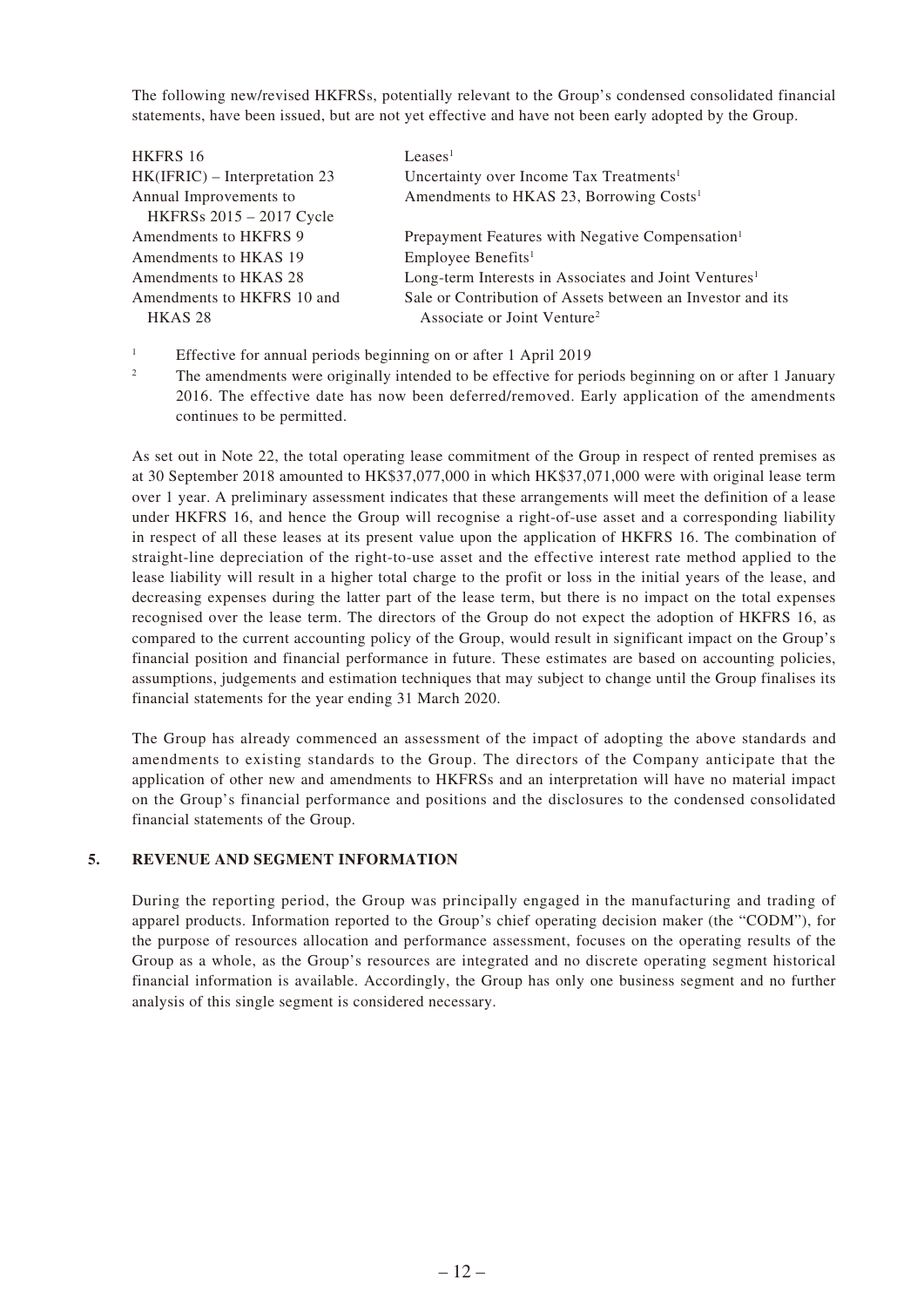#### **Segment revenues and results**

The following is an analysis of the Group's revenue that is disaggregated by major products, primary geographical market and timing of revenue recognition and results from continuing operations by reportable segment.

|                                          | Six months ended 30 September |           |  |
|------------------------------------------|-------------------------------|-----------|--|
|                                          | 2018                          | 2017      |  |
|                                          | <b>HK\$'000</b>               | HK\$'000  |  |
|                                          | (Unaudited)                   | (Audited) |  |
| <b>Major products</b>                    |                               |           |  |
| Outerwear                                | 183,621                       | 135,461   |  |
| <b>Bottoms</b>                           | 107,587                       | 121,520   |  |
| <b>Tops</b>                              | 9,235                         | 14,121    |  |
| Others (Note a)                          | 57,223                        | 65,201    |  |
|                                          | 357,666                       | 336,303   |  |
| Primary geographical markets             |                               |           |  |
| The United States of America (the "USA") | 329,817                       | 314,216   |  |
| Italy                                    | 17,916                        | 2,427     |  |
| United Kingdoms                          | 5,990                         | 14,057    |  |
| Others (Note b)                          | 3,943                         | 5,603     |  |
|                                          | 357,666                       | 336,303   |  |
| Timing of revenue recognition            |                               |           |  |
| At a point in time                       | 357,666                       | 336,303   |  |
| Transferred over time                    |                               |           |  |
|                                          | 357,666                       | 336,303   |  |

*Note a:* Others products mainly includes dresses, suits, gown, scarf, jumpsuits and vests.

*Note b:* Others mainly includes Japan, Spain and Canada.

### **Information about the Group's non-current assets**

Information about the Group's non-current assets other than prepaid insurance premium is presented based on the client's location of the assets:

|                                            | At 30 September | At 31 March |
|--------------------------------------------|-----------------|-------------|
|                                            | 2018            | 2018        |
|                                            | <b>HK\$'000</b> | HK\$'000    |
|                                            | (Unaudited)     | (Audited)   |
| Hong Kong ("Hong Kong")                    | 21,088          | 21,628      |
| The People's Republic of China (the "PRC") | 14,727          | 16,353      |
| Sri Lanka                                  | 59,685          | 62,597      |
|                                            | 95,500          | 100,578     |
|                                            |                 |             |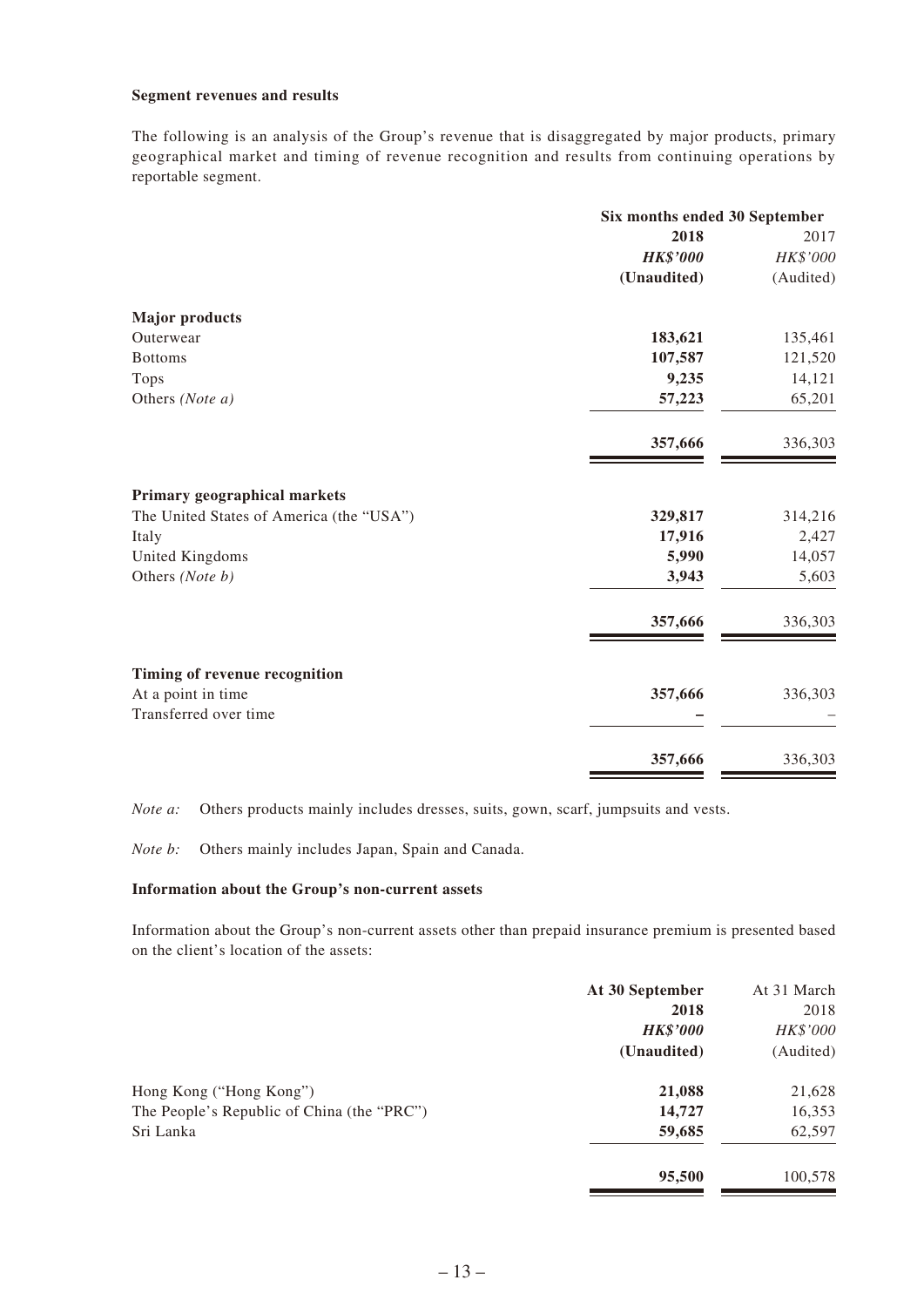### **6. FINANCE COSTS**

|                             | Six months ended 30 September |           |  |
|-----------------------------|-------------------------------|-----------|--|
|                             | 2018                          | 2017      |  |
|                             | <b>HK\$'000</b>               | HK\$'000  |  |
|                             | (Unaudited)                   | (Audited) |  |
| Interest on bank borrowings |                               |           |  |
| - trust receipt loans       | 2,036                         | 1,000     |  |
| - term and revolving loans  | 2,110                         | 1,705     |  |
| - bank overdraft            |                               |           |  |
|                             | 4,147                         | 2,706     |  |

### **7. INCOME TAX EXPENSE**

|                                  | Six months ended 30 September |           |  |
|----------------------------------|-------------------------------|-----------|--|
|                                  | 2018                          | 2017      |  |
|                                  | <b>HK\$'000</b>               | HK\$'000  |  |
|                                  | (Unaudited)                   | (Audited) |  |
| Hong Kong profits tax            |                               |           |  |
| - current taxation               | 1,302                         | 4,166     |  |
| - under provision in prior years |                               | 795       |  |
|                                  | 1,302                         | 4,961     |  |
| Oversea profits tax              |                               |           |  |
| - current taxation               | 101                           |           |  |
| - under provision in prior years | 43                            |           |  |
|                                  | 144                           |           |  |
| Deferred tax:                    |                               |           |  |
| - current year                   | (156)                         | (1,285)   |  |
|                                  | 1,290                         | 3,676     |  |

The Group is subject to income tax on an entity basis on profits arising in or derived from the tax jurisdictions in which members of the Group are domiciled and operate.

For the six months ended 30 September 2018, Hong Kong profits tax for the Hong Kong subsidiaries has been provided at the rate of 8.25% on assessable profits up to HK\$2,000,000; and 16.50% on any part of assessable profits over HK\$2,000,000 (six months ended 30 September 2017:16.50%). A HK subsidiary of the Group has been entitled to a concessionary tax rate of 50% on the transactions made with a PRC subsidiary of the Group under the relevant contract processing arrangement for both periods.

Pursuant to the income tax rules and regulations of the PRC, the provision for PRC Enterprise Income Tax ("EIT") of the PRC subsidiary of the Group is calculated based on the statutory tax rate of 25% on the assessable profits.

The provision for Sri Lanka Corporate Income Tax is based on the statutory rate of 14% (six months ended 30 September 2017: 12%) of the assessable profit of the Sri Lanka subsidiaries of the Group as determined in accordance with the Sri Lanka's Inland Revenue.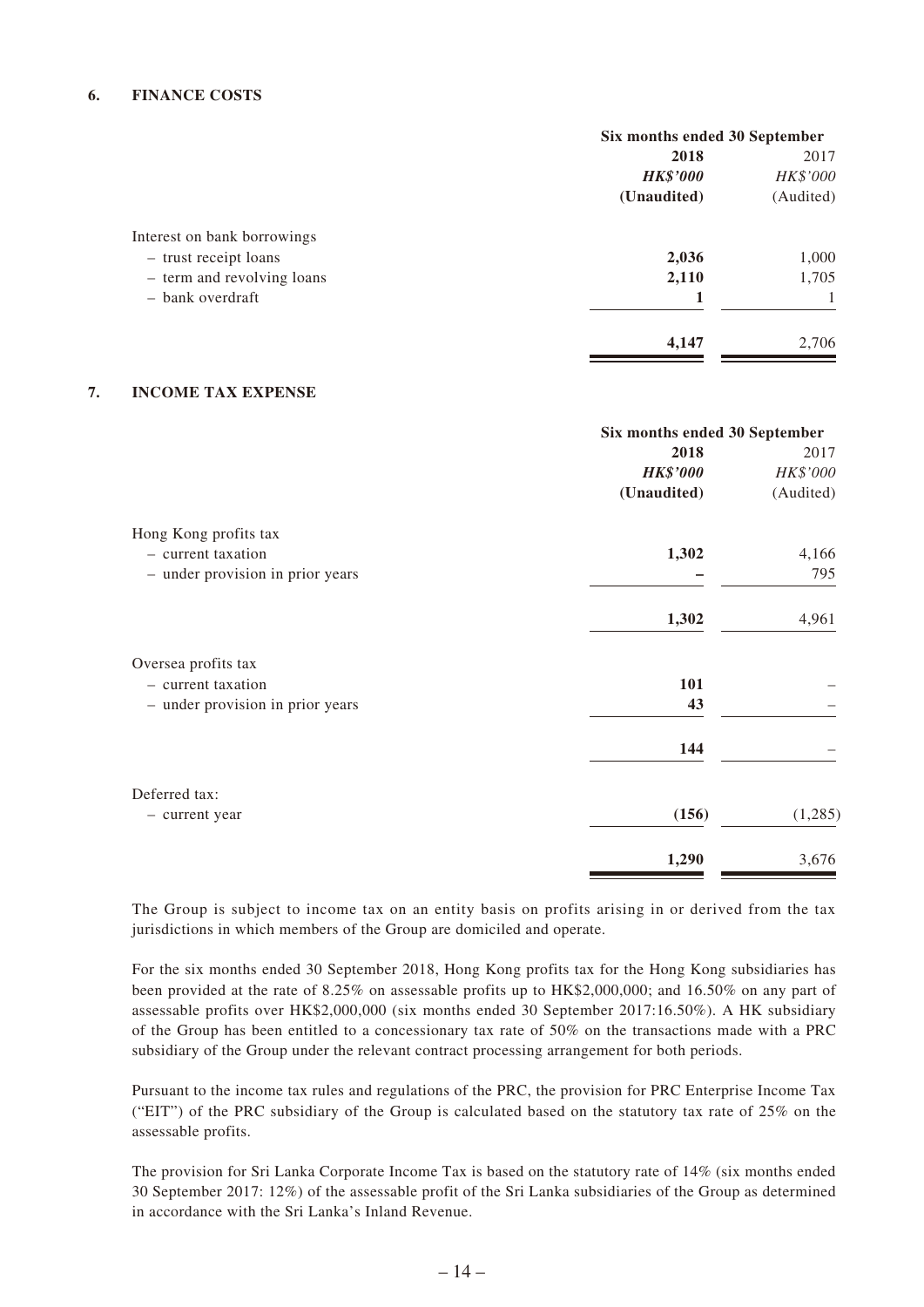### **8. PROFIT FOR THE PERIOD**

Profit for the period has been arrived at after charging/(crediting):

|                                                                         | Six months ended 30 September |           |  |
|-------------------------------------------------------------------------|-------------------------------|-----------|--|
|                                                                         | 2018                          | 2017      |  |
|                                                                         | <b>HK\$'000</b>               | HK\$'000  |  |
|                                                                         | (Unaudited)                   | (Audited) |  |
| Profit for the period has been arrived at                               |                               |           |  |
| after charging/(crediting):                                             |                               |           |  |
| Depreciation of property, plant and equipment                           | 5,786                         | 5,811     |  |
| Amortisation of payment for leasehold land held for                     |                               |           |  |
| own use under operating lease                                           | 289                           | 281       |  |
| Amortisation of prepaid insurance premium                               | 112                           | 111       |  |
| Imputed interest income from prepaid insurance premium*                 | (150)                         | (143)     |  |
| Employee costs (including directors' emoluments)                        | 70,780                        | 66,305    |  |
| Listing expenses                                                        | 5,110                         | 4,782     |  |
| Write-down/(reversal of written-down) of inventories                    | 514                           | (75)      |  |
| Interest income*                                                        | (12)                          | (5)       |  |
| Net impairment loss recognised on trade receivables <sup>#</sup> (Note) | 419                           |           |  |
| Loss on disposal/written-off of property,                               |                               |           |  |
| plant and equipment <sup>#</sup>                                        | 5                             |           |  |
| Net exchange gain <sup>#</sup>                                          | (486)                         | (294)     |  |

\* Included in other revenue

# Included in other gains and losses

*Note:* The Group had provided HK\$419,000 net impairment loss on trade receivables during the sixmonth period ended 30 September 2018 in accordance with HKFRS 9.

### **9. DIVIDENDS**

| Six months ended 30 September |           |
|-------------------------------|-----------|
| 2018                          | 2017      |
| <b>HK\$'000</b>               | HK\$'000  |
| (Unaudited)                   | (Audited) |
|                               | 18,000    |
|                               |           |

For the purpose of the interim report, dividends represented interim dividends declared and paid by the subsidiaries now comprising the Group to the equity holders of the subsidiaries. No interim dividend in respect of the six months ended 30 September 2018 has been proposed by the directors of the Company (six months ended 30 September 2017: HK\$18,000,000).

The directors of the Company do not recommend the payment of an interim dividend for the six months ended 30 September 2018.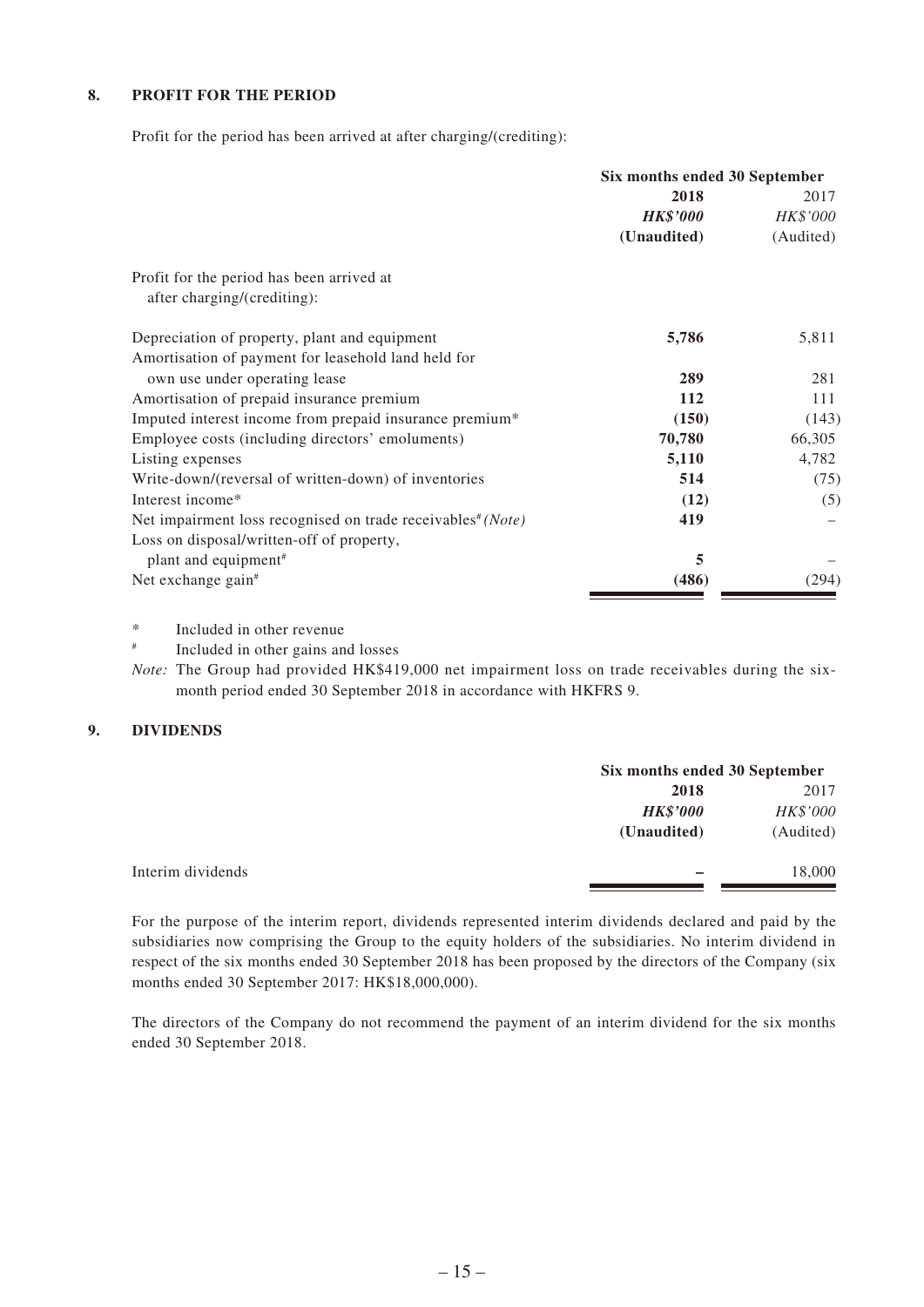### **10. EARNINGS PER SHARE**

Basic earnings per share is calculated by dividing the profit attributable to equity holders of the Company by the weighted average number of ordinary shares in issue during the six months ended 30 September 2018 and 2017. The weighted average number of ordinary shares used for such purpose has been retrospectively adjusted for the effect of the issue of shares in connection with the capitalisation of shares which took place on 19 October 2018.

|                                                              | Six months ended 30 September |           |
|--------------------------------------------------------------|-------------------------------|-----------|
|                                                              | 2018                          | 2017      |
|                                                              | <b>HK\$'000</b>               | HK\$'000  |
|                                                              | (Unaudited)                   | (Audited) |
| <b>Earnings</b>                                              |                               |           |
| Profit for the period attributable to owners of the Company  |                               |           |
| for the purposes of calculations of basic earnings per share | 3,118                         | 213       |
|                                                              | Six months ended 30 September |           |
|                                                              | 2018                          | 2017      |
|                                                              | <i><b>000</b></i>             | 000'      |
|                                                              | (Unaudited)                   | (Audited) |
| <b>Number of shares</b>                                      |                               |           |
| Weighted average number of ordinary shares for               |                               |           |
| the purposes of calculations of basic earnings per share     | 600,000                       | 600,000   |

The weighted average number of ordinary shares for such purpose has been retrospectively adjusted for the effects of the issue of Shares in connection with the Reorganisation Issue and Capitalisation Issue (as defined in Note 19).

No diluted earnings per share for the six months ended 30 September 2018 and 2017 was presented as the Company did not have any dilutive potential ordinary shares in issue for the six months ended 30 September 2018 and 2017.

#### **11. MOVEMENTS IN PROPERTY, PLANT AND EQUIPMENT**

The Group incurred expenditure of HK\$1,778,000 during the six months ended 30 September 2018 (six months ended 30 September 2017: HK\$2,895,000) on property, plant and equipment to expand and upgrade the Group's manufacturing facilities.

## **12. MOVEMENTS IN PAYMENT FOR LEASEHOLD LAND HELD FOR OWN USE UNDER OPERATING LEASE**

The Group incurred no expenditure during the six months ended 30 September 2018 (six months ended 30 September 2017: HK\$1,560,000) on payment for leasehold land held for own use under operating lease.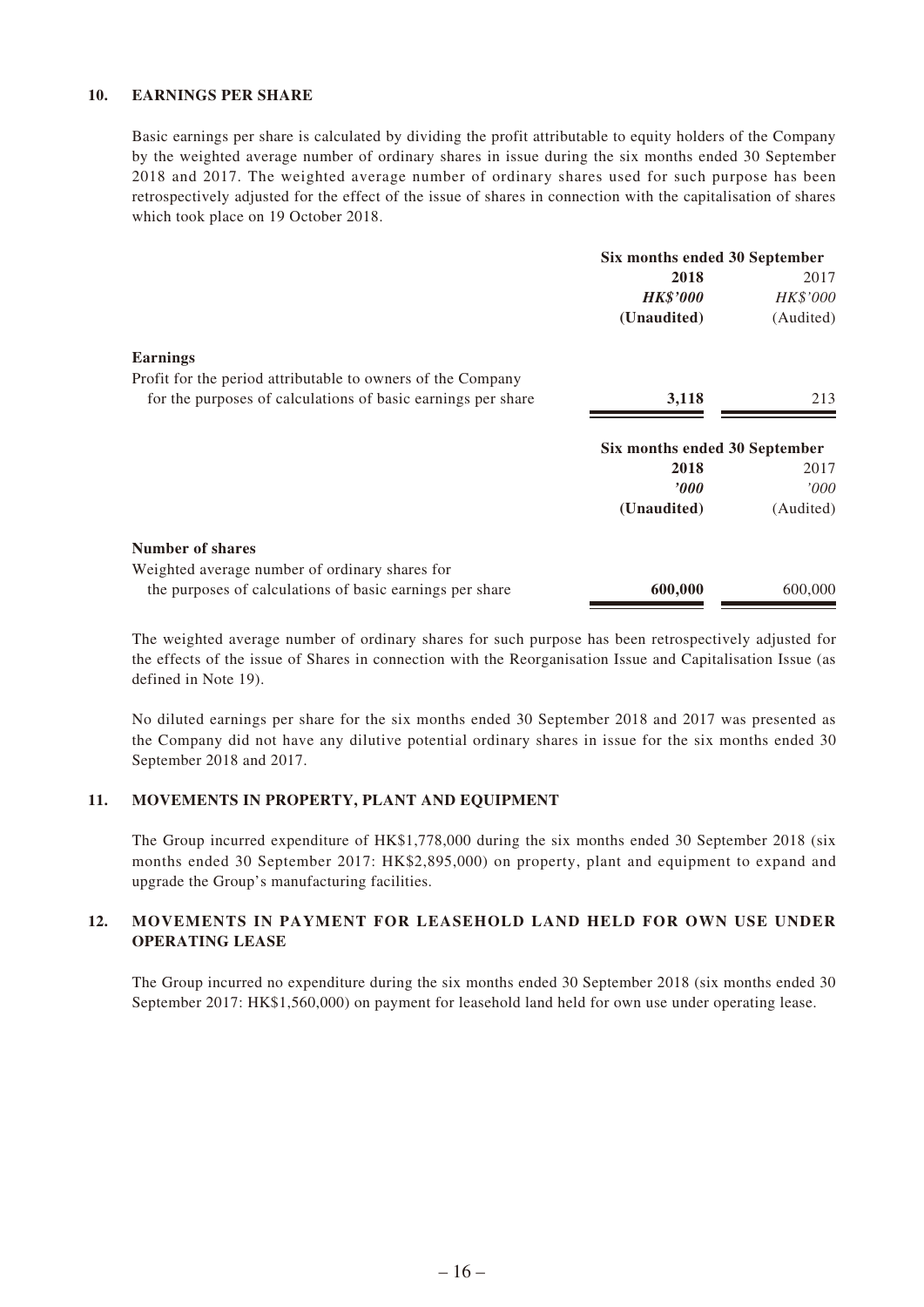### **13. GOODWILL**

| 2018      |
|-----------|
|           |
| HK\$'000  |
| (Audited) |
| 16,792    |
|           |

For the purpose of impairment testing, goodwill is allocated to the cash generating units ("CGU") identified as follows:

|                                       | At 30 September | At 31 March |
|---------------------------------------|-----------------|-------------|
|                                       | 2018            | 2018        |
|                                       | <b>HK\$'000</b> | HK\$'000    |
|                                       | (Unaudited)     | (Audited)   |
| Manufacturing and trading of garments | 16,792          | 16,792      |
|                                       |                 |             |

The recoverable amount for the CGU is determined based on value – in-use calculations. These calculations use pre-tax cash flow projections based on financial budgets approved by management covering a 5-year period. Cash flows beyond the 5-year period are extrapolated using the estimated growth rates as stated below. The growth rate does not exceed the long-term average growth rate for the manufacturing and trading of garments business in which the CGU operates. The discount rates used for value-in-use calculations are pre-tax and reflect specific risks relating to the relevant CGU.

|               | At 30 September<br>2018<br><b>HK\$'000</b> | At 31 March<br>2018<br>HK\$'000 |
|---------------|--------------------------------------------|---------------------------------|
|               | (Unaudited)                                | (Audited)                       |
| Discount rate | $14\%$                                     | 19%                             |
| Growth rate   | $5\%$                                      | $5\%$                           |

#### **14. INVENTORIES**

|                  | At 30 September | At 31 March |
|------------------|-----------------|-------------|
|                  | 2018            | 2018        |
|                  | <b>HK\$'000</b> | HK\$'000    |
|                  | (Unaudited)     | (Audited)   |
| Raw materials    | 43,035          | 35,039      |
| Work-in-progress | 1,820           | 1,965       |
| Finished goods   | 1,222           | 2,738       |
|                  | 46,077          | 39,742      |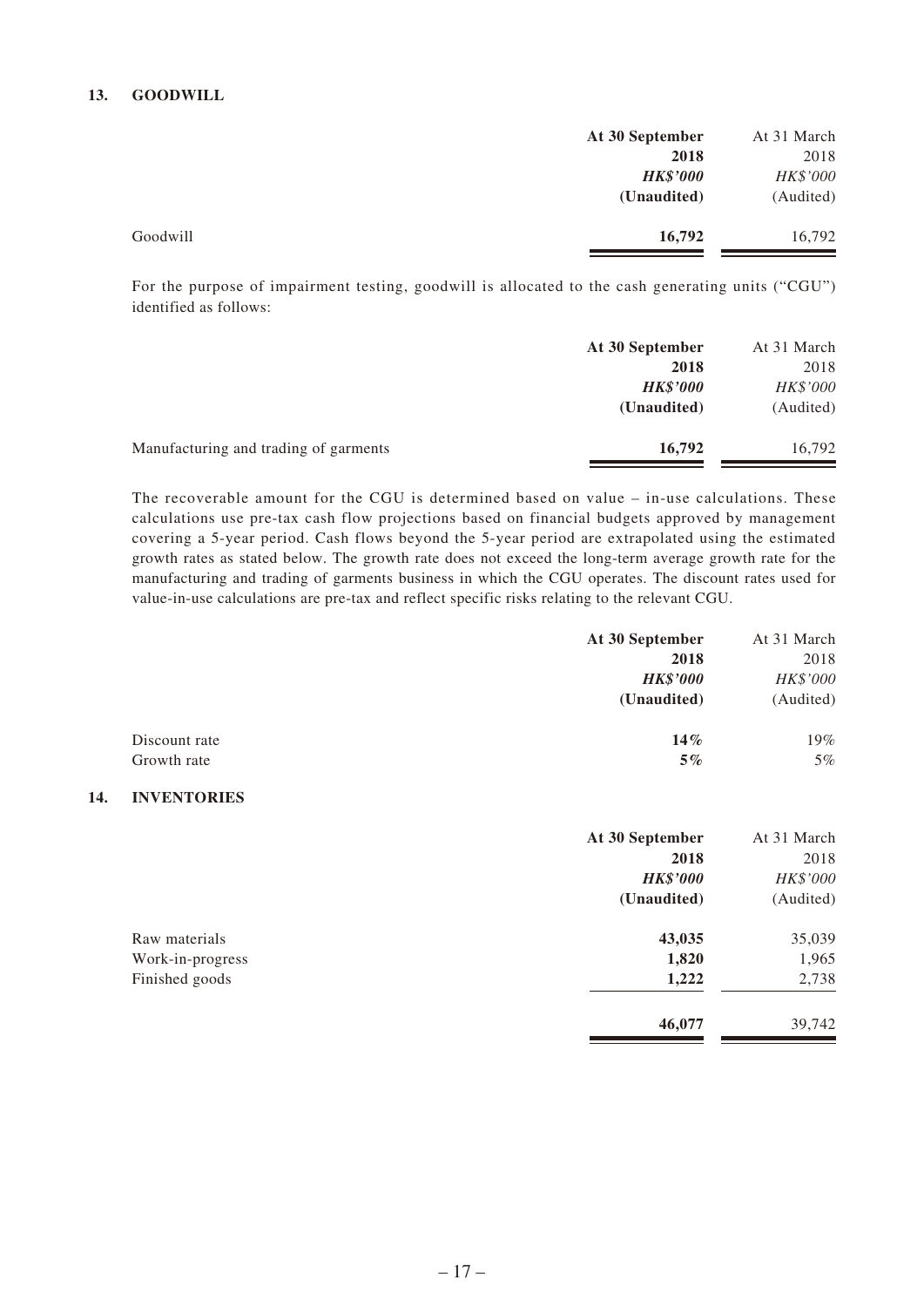### **15. TRADE AND OTHER RECEIVABLES**

|                                    | At 30 September | At 31 March |
|------------------------------------|-----------------|-------------|
|                                    | 2018            | 2018        |
|                                    | <b>HK\$'000</b> | HK\$'000    |
|                                    | (Unaudited)     | (Audited)   |
| Trade receivables                  | 231,634         | 122,953     |
| Less: allowance for doubtful debts | (697)           |             |
|                                    | 230,937         | 122,953     |
| Prepayment                         | 6,314           | 1,616       |
| Deferred listing expenses          | 5,139           | 3,073       |
| Other receivables                  | 11,243          | 14,223      |
| Utilities and sundry deposits      | 1,711           | 1,811       |
|                                    | 255,344         | 143,676     |

The Group allows a credit period ranging from 30 days to 60 days to its trade customers. The following is an aged analysis of trade receivables based on the due dates net of allowance of doubtful debts:

|                                                     | At 30 September | At 31 March |
|-----------------------------------------------------|-----------------|-------------|
|                                                     | 2018            | 2018        |
|                                                     | <b>HK\$'000</b> | HK\$'000    |
|                                                     | (Unaudited)     | (Audited)   |
| Current                                             | 176,947         | 99,551      |
| Less than 3 months past due                         | 46,262          | 20,472      |
| More than 3 months but less than 6 months past due  | 3,790           | 2,413       |
| More than 6 months but less than 12 months past due | 3,894           | 476         |
| More than 12 months past due                        | 44              | 41          |
|                                                     | 230,937         | 122,953     |

During the current interim period, the Group provided HK\$419,000 net impairment allowance based on the provision matrix.

The movement in the allowance for impairment during the current interim period was as follows:

|                                   | <b>HK\$'000</b> |
|-----------------------------------|-----------------|
| Balance as 1 April 2018*          | 278             |
| Net measurement of loss allowance | 419             |
| Balance at 30 September 2018      | 697             |

\* The Group has initially applied HKFRS 9 at 1 April 2018. Under the transition method chosen, comparative information is not restated.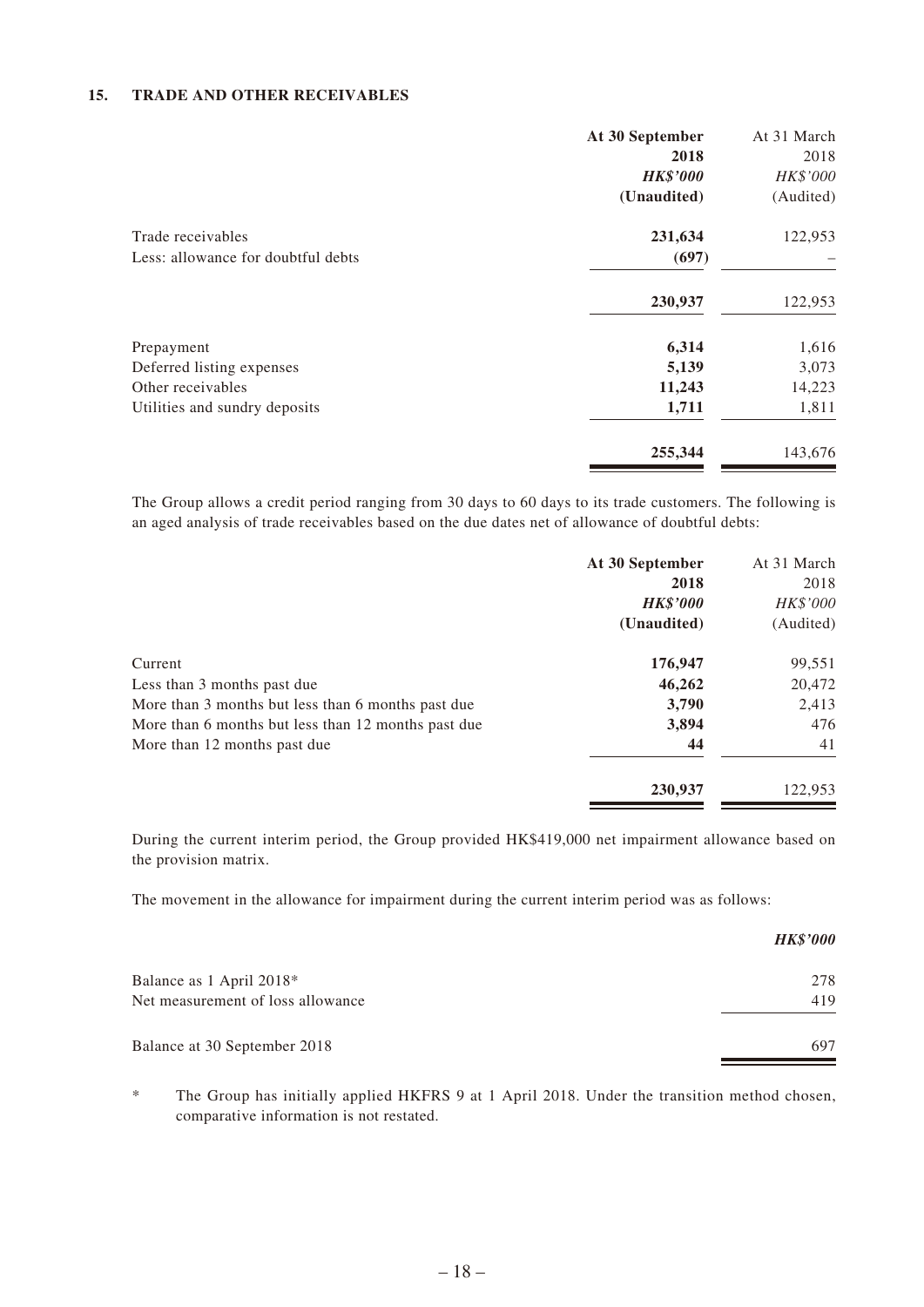### **16. TRADE, BILLS AND OTHER PAYABLES**

|                             | At 30 September | At 31 March |
|-----------------------------|-----------------|-------------|
|                             | 2018            | 2018        |
|                             | <b>HK\$'000</b> | HK\$'000    |
|                             | (Unaudited)     | (Audited)   |
| Trade payables              | 49,170          | 28,023      |
| Bills payables              | 39,478          | 41,121      |
| Other payables and accruals | 19,008          | 15,342      |
|                             | 107,656         | 84,486      |

The following is an ageing analysis of trade payables based on invoice dates are as follows:

|               | At 30 September | At 31 March |
|---------------|-----------------|-------------|
|               | 2018            | 2018        |
|               | <b>HK\$'000</b> | HK\$'000    |
|               | (Unaudited)     | (Audited)   |
| $0 - 30$ days | 31,199          | 13,713      |
| $31-90$ days  | 17,301          | 13,186      |
| 91-365 days   | 641             | 567         |
| Over 365 days | 29              | 557         |
|               | 49,170          | 28,023      |

All the bills payables of the Group were not yet due at the end of the reporting periods.

#### **17. BANK BORROWINGS**

During the six months ended 30 September 2018, the Group obtained new bank borrowings of HK\$301,451,000 (six months ended 30 September 2017: HK\$317,197,000) and made repayments of HK\$239,953,000 (six months ended 30 September 2017: HK\$251,451,000). These bank borrowings obtained and repaid are mainly denominated in Hong Kong dollar ("HKD") and US dollar ("USD"). The bank borrowings raised were mainly used to repay the existing bank borrowings or as working capital of the Group.

The bank borrowings of the Group are mainly variable rate borrowings. The range of effective interest rates of bank borrowings of the Group is  $2.2\% - 4.6\%$  (31 March 2018: 1.9% – 4.5%) per annum and are repayable by installments over a period from one to three years. The bank borrowings are secured by the assets of the Group and the assets of related companies (which has common director and shareholders of the Group) and the personal guarantee of two directors, a shareholder and a related party (who is a shareholder of a related company in which has common director and shareholder of the Group).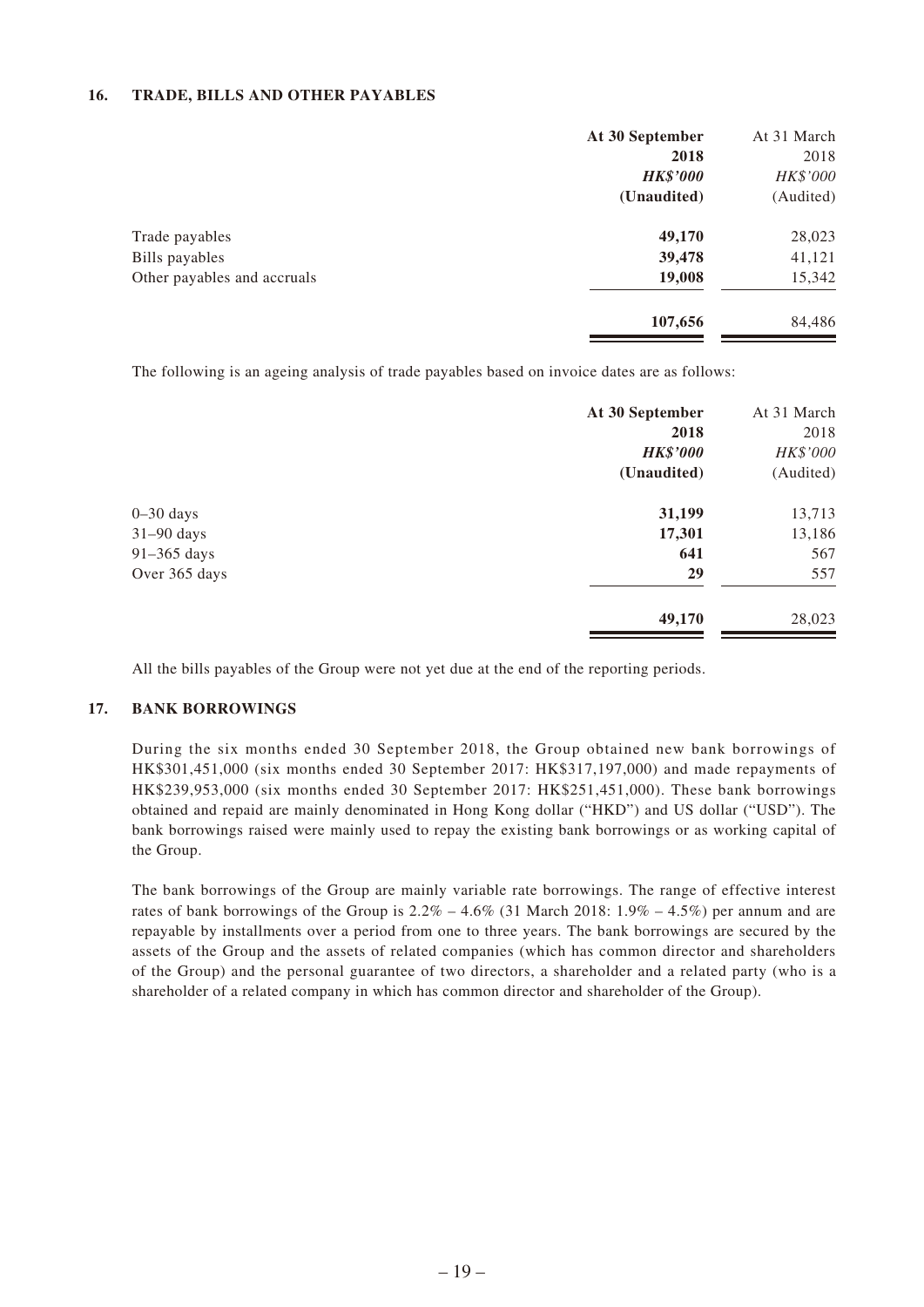### **18. DEFINED BENEFIT OBLIGATION**

Two subsidiaries of the Group located in Sri Lanka, Chiefway Katunayake (Private) Limited and Chiefway (Private) Limited are liable to pay retirement benefits under the Payment of the gratuity Act No. 12 of 1983 to an employee, who has a period of service of not less than five completed years, on termination (whether by the employer or workman, or on retirement or by the death of the workman, or by operation of law, or otherwise) of the services. Upon each year of completed service, the employee will be entitled to half a month's wage and salary.

The liability recognised in consolidated financial statements in respect of defined benefit plan is the present value of the defined benefit obligation at the reporting date. The defined benefit obligation is calculated annually using projected unit credit method. The present value of the defined benefit obligation is determined by discounting the estimated future cash flow using the interest rates that apply to the currency in which the benefit will be paid and that have terms to maturity approximating to the terms of the related liability.

The liability is expected to be settled after more than one year. However, it is not practicable to segregate this amount from the amounts payable in the next twelve months, as future contributions will also relate to future services rendered and future changes in actuarial assumptions and market conditions.

For the period ended 30 September 2018, the Group recognised the service cost and interest cost of HK\$211,000 (Six months ended 30 September 2017: HK\$295,000) and benefit paid HK\$220,000 (Six months ended 30 September 2017: HK\$197,000) in relation to defined benefit obligation granted by the Company.

### **19. SHARE CAPITAL**

The Company was incorporated with limited liability in the Cayman Islands on 6 June 2017 with an authorised share capital of HK\$380,000 divided into 38,000,000 shares of HK\$0.01 each, of which one Share was allotted issued to the initial subscriber, an Independent Third Party. At the same date, the said Share of HK\$0.01 was transferred to Moonlight and one Share of HK\$0.01 was allotted and issued to Rainbow Galaxy prior to the completion of the Reorganisation.

| For the six months ended 30 September 2018 | <b>Number of shares</b> | Nominal value of<br>ordinary shares<br><b>HK\$</b> | Share premium<br><b>HK\$</b> |
|--------------------------------------------|-------------------------|----------------------------------------------------|------------------------------|
| <b>Authorised</b>                          |                         |                                                    |                              |
| As 1 April 2018                            | 38,000,000              | 380,000                                            |                              |
| Increase during the period (Note b)        | 9,962,000,000           | 99,620,000                                         |                              |
| As 30 September 2018                       | 10,000,000,000          | 100,000,000                                        |                              |
| Issued and fully paid                      |                         |                                                    |                              |
| As 1 April 2018                            | 2                       | —*                                                 |                              |
| Reorganisation Issue (Note c)              | 98                      | —*                                                 |                              |
| At 30 September 2018                       | <b>100</b>              | _*                                                 |                              |

\* Represents amount less than HK\$1,000.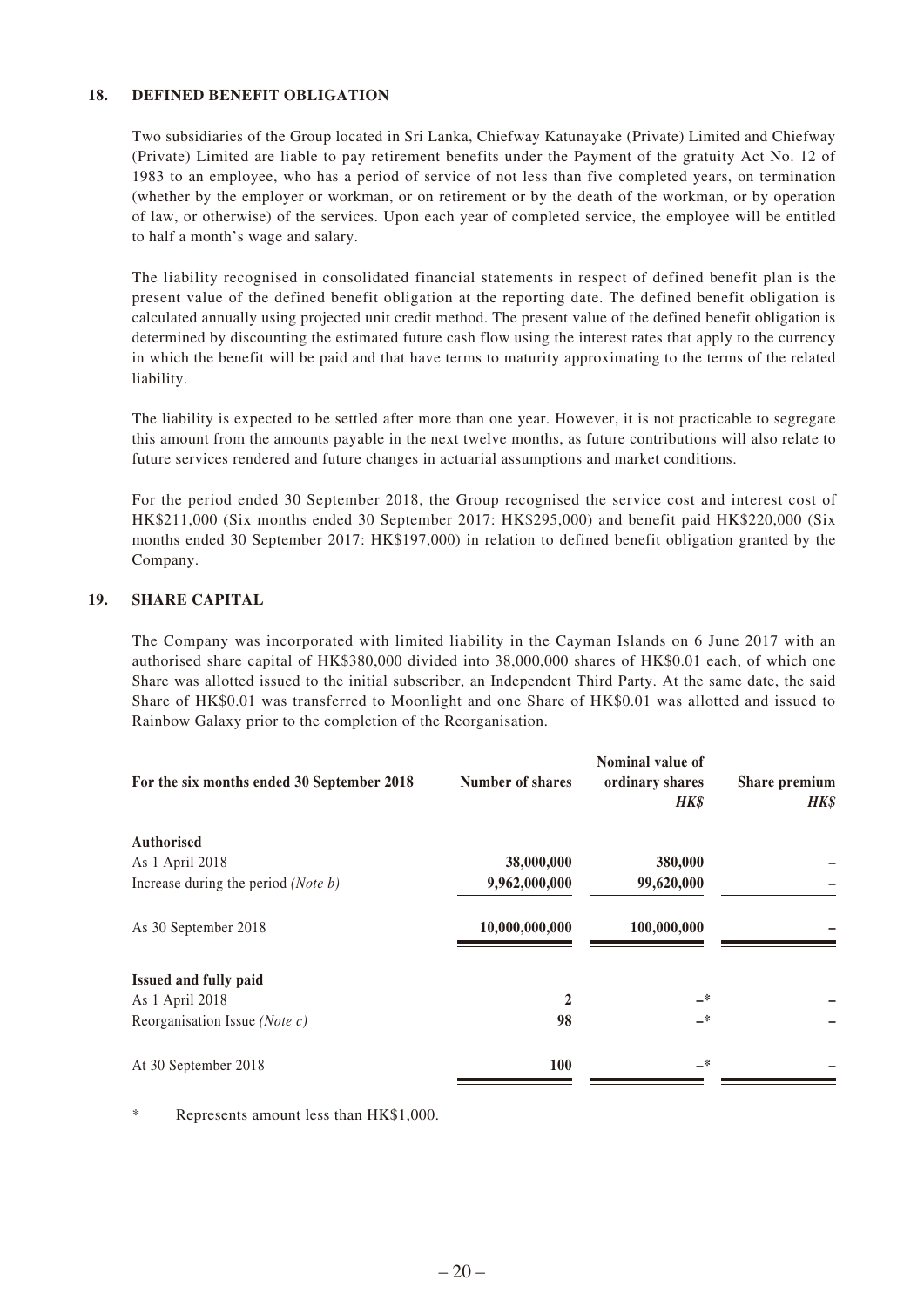| For the six months ended 30 September 2017   | Number of shares | Nominal value of<br>ordinary shares<br>HK\$ | Share premium<br>HK\$ |
|----------------------------------------------|------------------|---------------------------------------------|-----------------------|
| <b>Authorised</b>                            |                  |                                             |                       |
| As 1 April 2017                              |                  |                                             |                       |
| Increase during the period                   | 38,000,000       | 380,000                                     |                       |
| As 30 September 2017                         | 38,000,000       | 380,000                                     |                       |
| Issued and fully paid                        |                  |                                             |                       |
| As 1 April 2017                              |                  |                                             |                       |
| Increase during the period ( <i>Note a</i> ) | 2                | $-$ *                                       |                       |
| At 30 September 2017                         | 2                | _*                                          |                       |

\* Represents amount less than HK\$1,000.

*Note a:* On 6 June 2017 (date of incorporation), 2 shares of HK\$0.01 each were allotted and issued.

*Note b:* On 21 September 2018, the Shareholders resolved to increase the authorised share capital of the Company from HK\$380,000 to HK\$100,000,000 by the creation of 9,962,000,000 additional Shares, each ranking pari passu with the Shares then in issue in all respects.

*Note c:* Pursuant to the share and purchase agreement dated 18 September 2018, each of Moonlight and Rainbow Galaxy transferred 50% shareholding interests in Excel Tops Limited to the Company by allotting and issuing, credit as fully paid, 49 ordinary shares of the Company to Moonlight and 49 ordinary shares of the Company to Rainbow Galaxy.

Subsequent to the reporting period, pursuant to the resolution of the Company's shareholders, Moonlight and Rainbow Galaxy, the Company allotted and issued a total of 599,999,900 new ordinary shares on 19 October 2018 by way of capitalisation of a sum of HK\$5,999,999 reserve of the Company ("Capitalisation Issue"). Such shares rank pari passu in all respects with then existing shares of the Company. Upon the completion of the Capitalisation Issue, the number of ordinary shares for the Company increased to 600,000,000.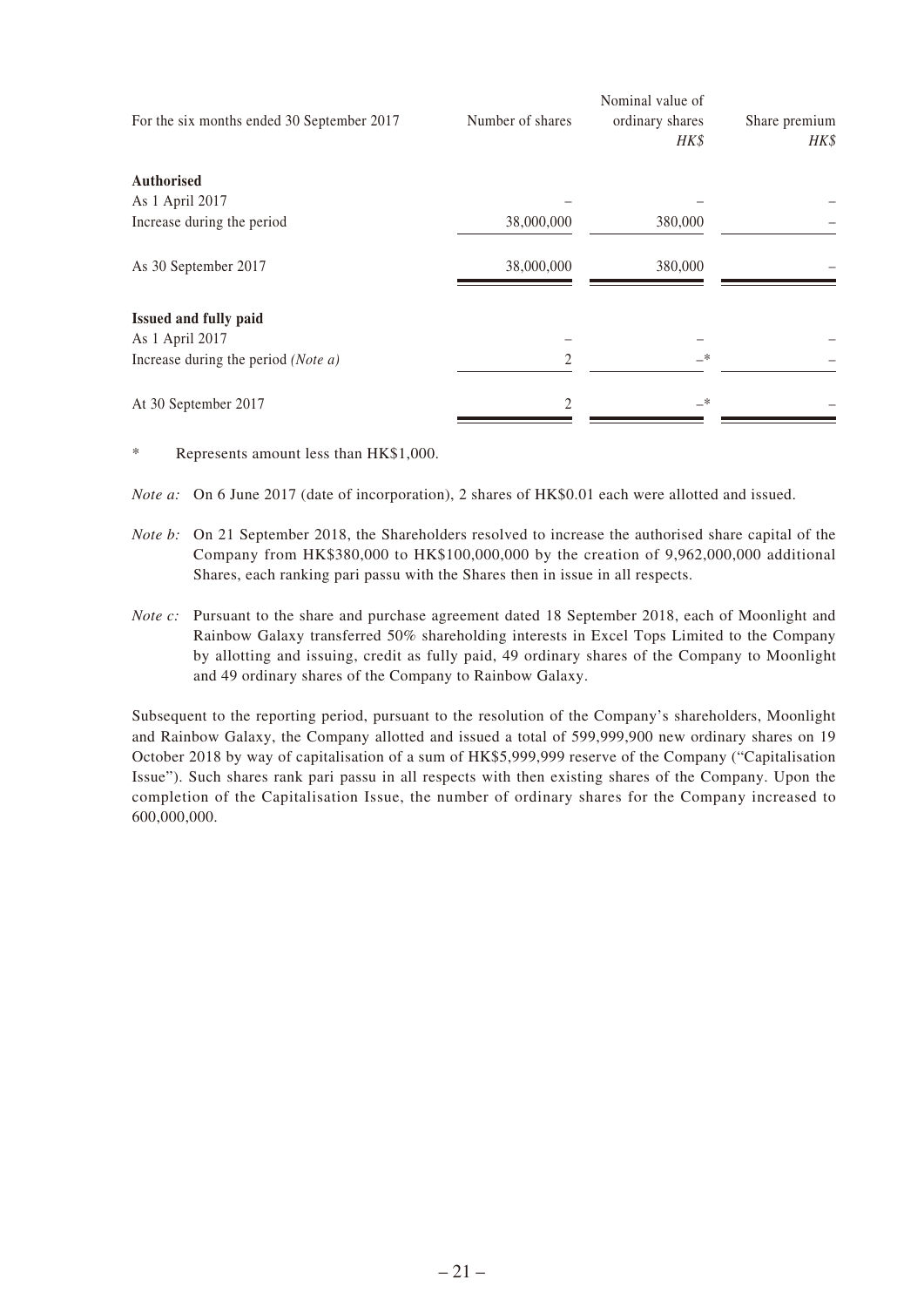## **20. RELATED PARTY DISCLOSURES**

### **Related party transactions**

The Group entered into the following transactions with its related parties during the six months ended 30 September 2018 and 2017:

|                                    |                                                                                                                                                                                            |                                          | Six months ended 30 September          |                               |
|------------------------------------|--------------------------------------------------------------------------------------------------------------------------------------------------------------------------------------------|------------------------------------------|----------------------------------------|-------------------------------|
| Name of entities                   | <b>Relationship with the Group</b>                                                                                                                                                         | <b>Nature of transactions</b>            | 2018<br><b>HK\$'000</b><br>(Unaudited) | 2017<br>HK\$'000<br>(Audited) |
| C.F.L Enterprise Limited           | Mr. William Choi(Director<br>and beneficial owner of<br>the shareholder of the<br>Group) is the director and<br>shareholder of the related<br>company                                      | Sales of finished apparel<br>products    | 89                                     | 36                            |
|                                    |                                                                                                                                                                                            | Sales of apparel samples                 |                                        | 6                             |
| Chiefway Group Limited             | A director of the Group and<br>also the son of director,<br>Ms. Wong Mei Wai Alice,<br>and shareholder, Mr. CW<br>Siu, of the Group, has<br>beneficial interests in the<br>related company | Rental income                            |                                        | 60                            |
| Kam Li Fashion Factory             | Common shareholder,<br>Mr. CW Siu                                                                                                                                                          | Motor vehicle rental<br>expense          | 108                                    | 108                           |
| Full Submit<br>Development Limited | Common shareholder,<br>Mr. CW Siu                                                                                                                                                          | Motor vehicle rental<br>expense          | 150                                    | 150                           |
| Win 18 Limited<br>("Win 18")       | Common shareholder,<br>Mr. CW Siu and common<br>director, Mr. William Choi                                                                                                                 | Rental expenses                          | 692                                    |                               |
| Win 19 Limited<br>("Win 19")       | Common shareholder,<br>Mr. CW Siu and common<br>director, Mr. William Choi                                                                                                                 | Rental expenses                          | 692                                    |                               |
| Win 20 Limited<br>("Win 20")       | Common shareholder,<br>Mr. CW Siu and common<br>director, Mr. William Choi                                                                                                                 | Rental expenses                          | 692                                    |                               |
| Moonlight                          | Common shareholder,<br>Mr. CW Siu                                                                                                                                                          | Disposal of subsidiaries<br>of the Group |                                        |                               |
| Rainbow Galaxy                     | Common director,<br>Mr. William Choi                                                                                                                                                       | Disposal of subsidiaries<br>of the Group |                                        |                               |

\* Winfield Limited, Win 18 , Win 19 and Win 20 were disposed to the shareholders of the Group and carved out from the Group.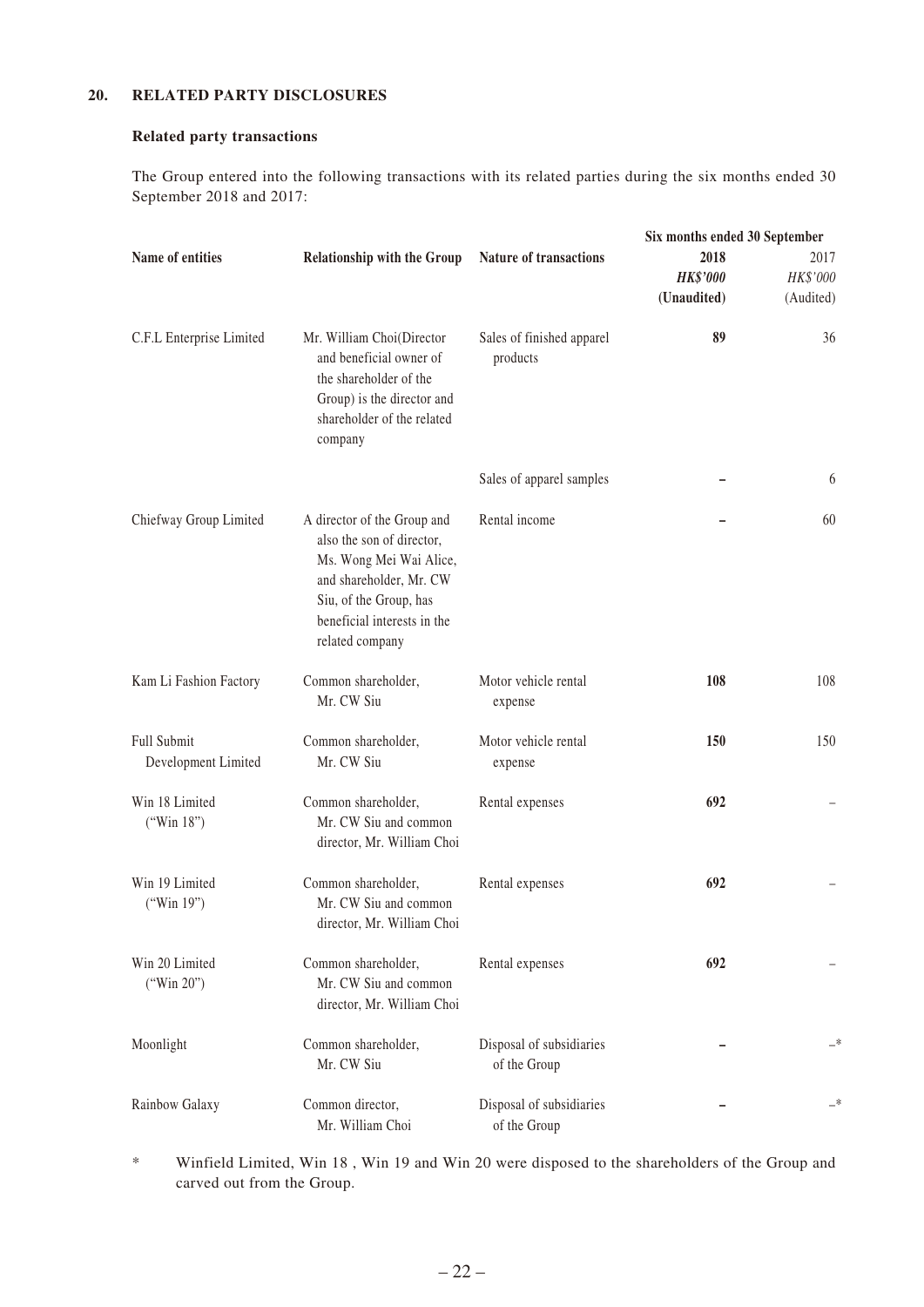#### **Compensation of directors and key management personnel**

|                                         | Six months ended 30 September |           |
|-----------------------------------------|-------------------------------|-----------|
|                                         | 2018                          | 2017      |
|                                         | <b>HK\$'000</b>               | HK\$'000  |
|                                         | (Unaudited)                   | (Audited) |
| Salaries and other allowances           | 5,286                         | 5,067     |
| Retirement benefit scheme contributions | 87                            | 84        |
| Total                                   | 5,373                         | 5,151     |
|                                         |                               |           |

#### **Related party balances**

Details of the Group's outstanding balances with related parties are set out as follows respectively:

| At 30 September | At 31 March |
|-----------------|-------------|
| 2018            | 2018        |
| <b>HK\$'000</b> | HK\$'000    |
| (Unaudited)     | (Audited)   |
| 89              | 4,272       |
|                 | (8, 428)    |
|                 | (1,049)     |
|                 |             |

Amounts due from/(to) related parties and shareholders are unsecured, interest-free and repayable on demand.

### **21. FINANCIAL INSTRUMENTS**

### **Fair value**

#### *Financial instruments not measured at fair value*

Financial instruments not measured at fair value include cash and cash equivalents, trade and other receivables, amounts due from related parties, trade, bills and other payables, amounts due to shareholders and a related party and bank borrowings.

Due to their short term nature, the carrying value of cash and cash equivalents, trade and other receivables, amount due from related parties, trade, bills payables and other payables, amounts due to shareholders and a related party approximates fair value.

The carrying amounts of the Group's financial instruments carried at cost or amortised cost are not materially different from their fair values as at 30 September 2018 and 31 March 2018.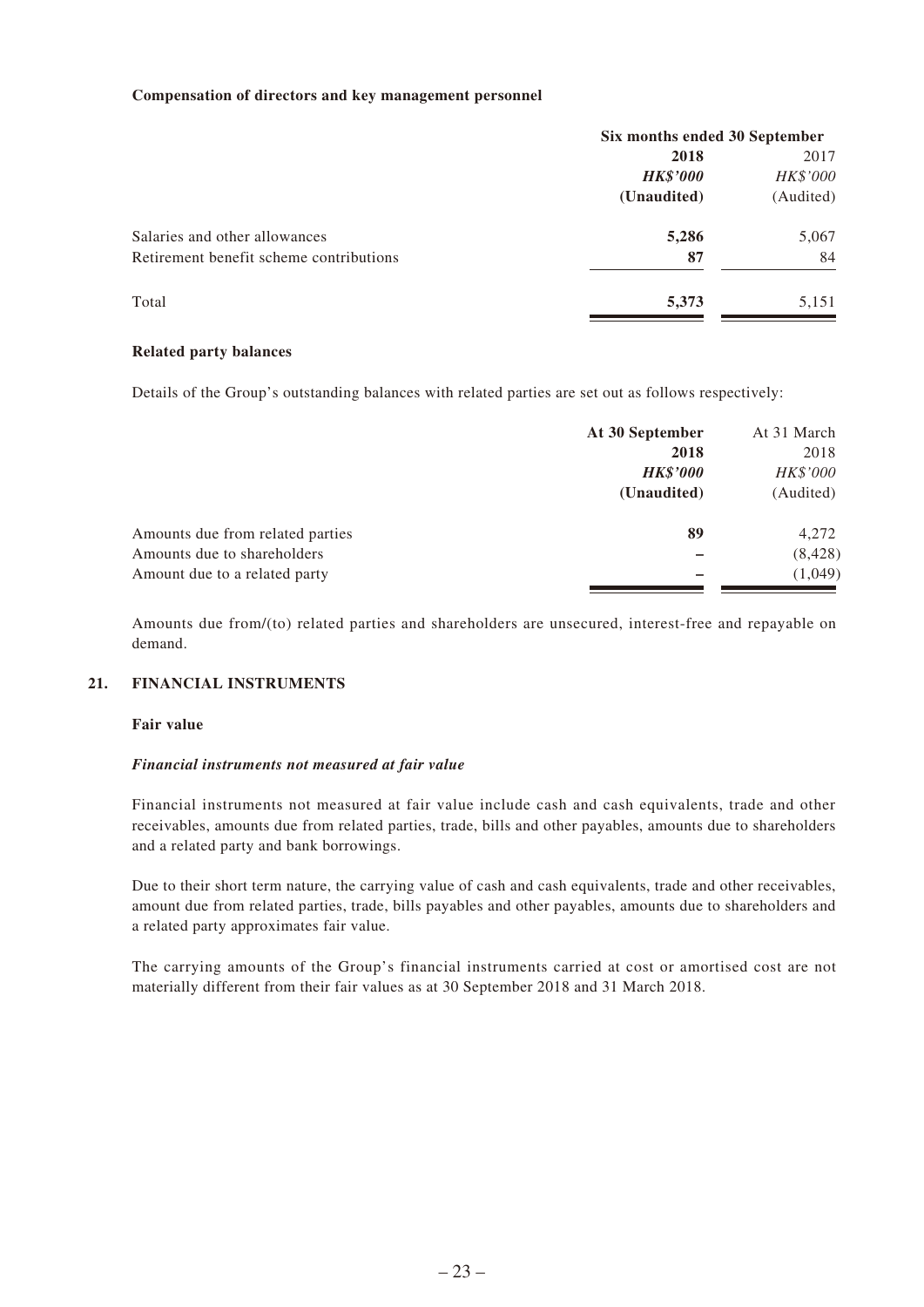### **22. OPERATING LEASE COMMITMENTS**

#### **The Group as lessee**

As at 30 September 2018 and 31 March 2018, the total future minimum lease payments of the Group under non-cancellable operating leases are payable as follows:

|                                                   | At 30 September | At 31 March |
|---------------------------------------------------|-----------------|-------------|
|                                                   | 2018            | 2018        |
|                                                   | <b>HK\$'000</b> | HK\$'000    |
|                                                   | (Unaudited)     | (Audited)   |
| Not later than one year                           | 9,995           | 10,406      |
| Later than one year and not later than five years | 17,945          | 23,737      |
| Later than five years                             | 9,137           | 9,189       |
|                                                   | 37,077          | 43,332      |
|                                                   |                 |             |

### **23. EVENTS AFTER THE END OF THE REPORTING PERIOD**

Subsequent to the reporting period, pursuant to the shareholder's written resolution, the Company allotted and issued a total of 599,999,900 new ordinary shares on 19 October 2018 by way of capitalisation of a sum of HK\$5,999,999 reserve of the Company.

On 19 October 2018, upon the approval of SEHK, the Company has completed its initial public offering of 228,000,000 shares on the Main Board of SEHK, comprising 200,000,000 New Shares offered by the Company for subscription and 28,000,000 Sale Shares offered by the Selling Shareholder for sale.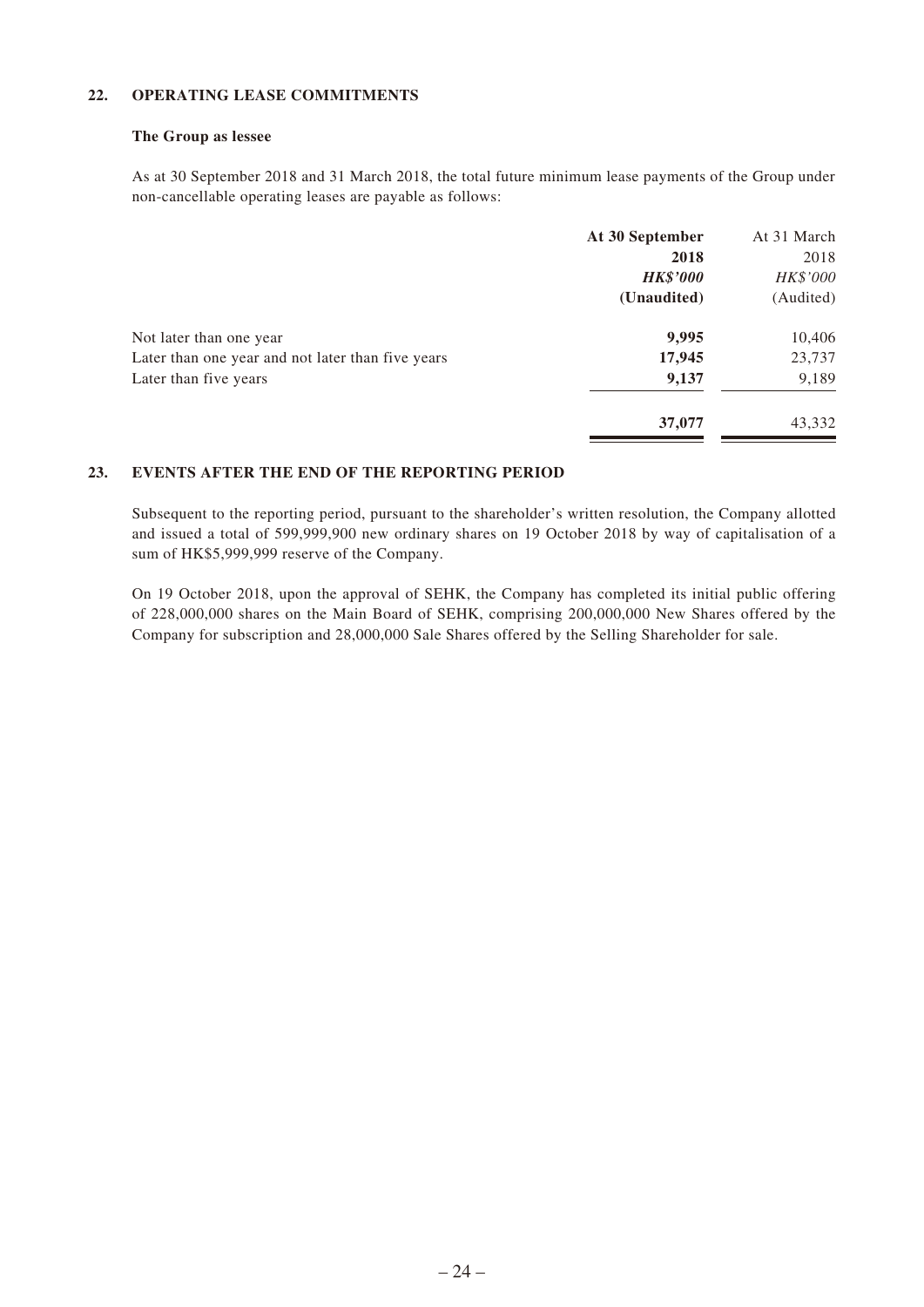## **MANAGEMENT DISCUSSION AND ANALYSIS**

## **COMPANY BACKGROUND**

Sterling Group Holdings Limited ("the Company") together with its subsidiaries ("the Group") is an apparel manufacturer headquartered in Hong Kong providing a one-stop apparel manufacturing solution for its customers. The Group manufactures a wide range of apparel products such as outerwear, bottoms, tops and other products. The majority of the customers are international apparel brands that are headquartered in the U.S. and certain European countries such as the U.K. with their products sold around the world. In particular, the Group has established a long standing relationship with its largest customer who is an international apparel brand headquartered in the U.S. since the 1990s. In recent years, the Group has actively diversified customer base and product portfolio. The Group secured two new major customers, including an American retailer of casual wear based in the mid-west of the U.S. in 2015 and a well-known U.K. luxury brand in 2016. Furthermore, since 2016, the Group collaborated with the above-mentioned American retailer to supply flight crew uniforms for a U.S. airline.

As at 30 September 2018, the Group owned three production facilities; one located in the PRC and two in Sri Lanka.

The Company was successfully listed on the Main Board of the Stock Exchange of Hong Kong Limited ("SEHK") on 19 October 2018. The Listing represents an important milestone to the Group and will greatly benefit the Group's further development in the future.

## **BUSINESS REVIEW**

In the six months ended 30 September 2018, Sino-U.S. trade war intensified and the U.S. government proposed a 25% levy on certain PRC imported products. Since the Group's apparel products do not belong to the categories of merchandise subject to the 25% levy, the Group remained unaffected during the Review Period. Furthermore, the Group has not received any request from our customers for contingency planning with respect to the Group's China production.

During the six months ended 30 September 2018, the Group's revenue increased by approximately 6.4% to HK\$357,666,000 from HK\$336,303,000 for the corresponding period last year. The Group's revenue from the U.S. accounted for approximately 93.4% and 92.2% of the Group's total revenue for the six months ended 30 September 2017 and 2018, respectively. The gross profit margin remained stable at 16.5% for the six months ended 30 September 2018 as compared with 17.2% for the corresponding period in 2017, resulting in a gross profit of HK\$59,165,000 (corresponding period in 2017: HK\$57,690,000). Profit attributable to owners of the Company amounted to HK\$3,118,000 (corresponding period in 2017: HK\$213,000). Excluding the impact of the listing expenses of HK\$4,782,000 and HK\$4,990,000 for the six months ended 30 September 2017 and 2018 respectively, profit attributable to owners of the Company would increase by approximately 62.3% to HK\$8,108,000 for the same period in 2018 (corresponding period in 2017: HK\$4,995,000). The increase in profit attributable to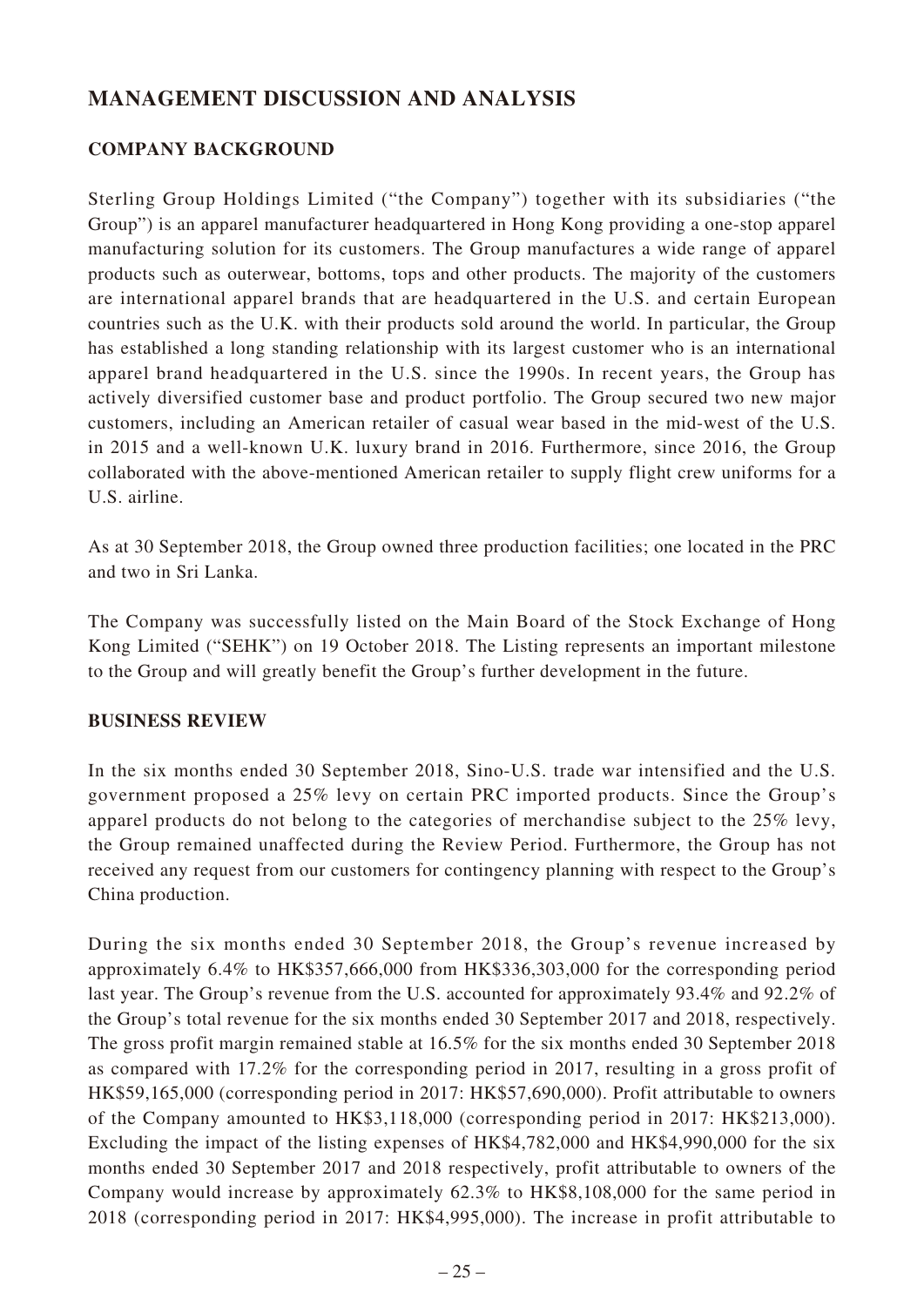owners of the Company was primarily a result of a relatively larger income tax expense for the six months ended 30 September 2017 partially due to the one-off effect of over estimation on income tax refund in prior years as well as the slight increase in revenue over the same period last year.

## **Sales by product categories**

The Group's apparel products can generally be divided into four categories, namely (i) outerwear, (ii) bottoms, (iii) tops and (iv) other products. During the Review Period, the sales volume of the Group amounted to 1,900,000 pieces of finished apparel products (corresponding period in 2017: 2,070,000 pieces). The average selling price of the products was HK\$188 per piece of finished apparel products (corresponding period in 2017: HK\$162 per piece).

## *(i) Outerwear*

The Group's outerwear products include mainly jackets, coats and blazers, and are chiefly made from wool and wool blend. The revenue generated from the sales of outerwear increased by approximately 35.6% to HK\$183,621,000 for the six months ended 30 September 2018 (corresponding period in 2017: HK\$135,461,000). The increase in outerwear's revenue was primarily due to the increase in its sales volume from 384,000 pieces for the six months ended 30 September 2017 to 534,000 pieces for the corresponding period in 2018. The average selling price per piece of outerwear remained relatively stable at HK\$353 and HK\$344 for the six months ended 30 September 2017 and 2018, respectively.

## *(ii) Bottoms*

The Group's bottoms products include mainly pants, shorts and skirts, and are chiefly made from cotton, wool and wool blend. The revenue generated from the sales of bottoms decreased by approximately 11.5% to HK\$107,587,000 for the six months ended 30 September 2018 (corresponding period in 2017: HK\$121,520,000). The decrease in bottoms' revenue was mainly attributable to the decrease in its sales volume and partly compensated by the increase in its selling price. The sales volume of bottoms decreased by approximately 20.5% from 1,248,000 pieces for the six months ended 30 September 2017 to 992,000 pieces for the corresponding period in 2018. The average selling price per piece for bottoms amounted to HK\$97 and HK\$108 for the six months ended 30 September 2017 and 2018, respectively.

## *(iii) Tops*

The Group's tops products include mainly shirts, blouses and tank tops, and are chiefly made from cotton, polyester, triacetate and lyocell. The revenue generated from the sales of tops decreased by approximately 34.6% to HK\$9,235,000 for the six months ended 30 September 2018 (corresponding period in 2017: HK\$14,121,000) primarily due to the decrease in sales volume by approximately 38.3% to 58,000 pieces for the six months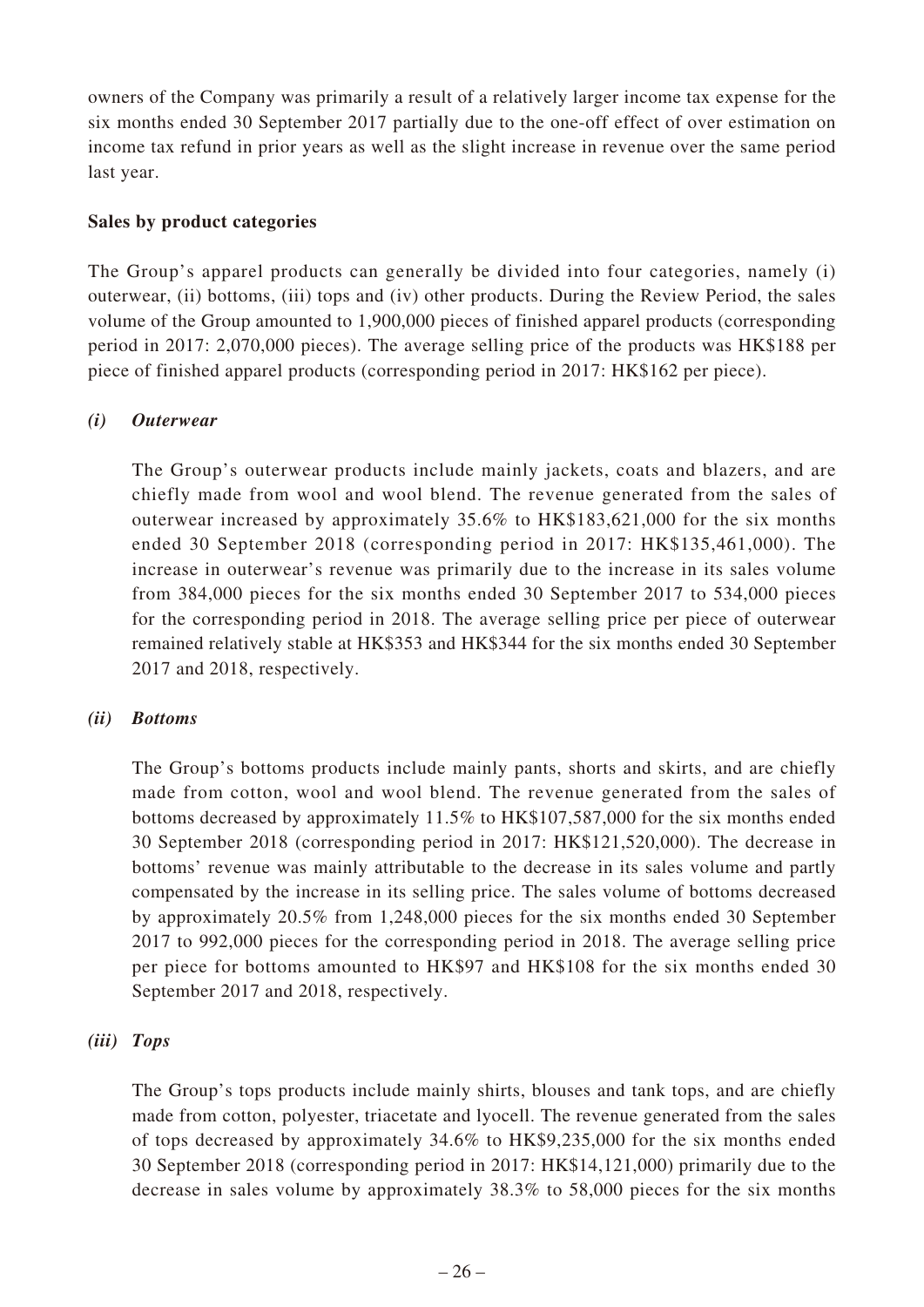ended 30 September 2018 (corresponding period in 2017: 94,000 pieces). The decrease in revenue was partially compensated by a slight increase in the average selling price per piece for tops to HK\$159 for the six months ended 30 September 2018 from HK\$150 for the corresponding period in 2017.

## *(iv) Other products*

The Group's other products include mainly dresses, suits, gown scarf, jumpsuits and vests, and are chiefly made of cotton, wool and wool blend. The revenue generated from the sales of other products decreased by approximately 12.2% from HK\$65,201,000for the six months ended 30 September 2017 to HK\$57,223,000 for the same period in 2018. The decrease in its revenue was a result of a combination of the decrease in its sales volume from 344,000 pieces to 316,000 pieces and the decrease in its average selling price from HK\$190 to HK\$181 for the six months ended 30 September 2017 and 2018, respectively.

## **Selling and distribution costs**

Selling and distribution costs primarily consist of duty and freight, sample costs, trip expenses, and staff cost. Selling and distribution costs for the six months ended 30 September 2018 remained relatively stable at HK\$21,312,000 (corresponding period in 2017: HK\$22,311,000).

## **General and administrative expenses**

General and administrative expenses primarily consist of audit fees, staff cost, rental expenses, depreciation for property, plant and equipment except for the depreciation expenses that are manufacturing related and accounted for under cost of sales, etc. General and administrative expenses for the six months ended 30 September 2018 remained relatively stable at HK\$28,302,000 (corresponding period in 2017: HK\$27,162,000).

## **Finance costs**

Finance costs primarily represent interest expenses arising from the trust receipt loans and term and revolving loans. The Group's finance costs increased by approximately 53.3% from HK\$2,706,000 for the six months ended 30 September 2017 to HK\$4,147,000 for the corresponding period in 2018. The increase in finance costs was in line with the increase in borrowings and interest rate.

## **Income tax expenses**

Income tax expenses primarily consist of current and deferred income tax at the applicable tax rate in accordance with the relevant laws and regulations in Hong Kong, the PRC and Sri Lanka. Income tax expenses for the six months ended 30 September 2018 decreased by approximately 64.9% to HK\$1,290,000 (corresponding period in 2017: HK\$3,676,000). A relatively larger income tax expense for the six months ended 30 September 2017 was partially due to the one off effect of over estimation on income tax refund in prior years.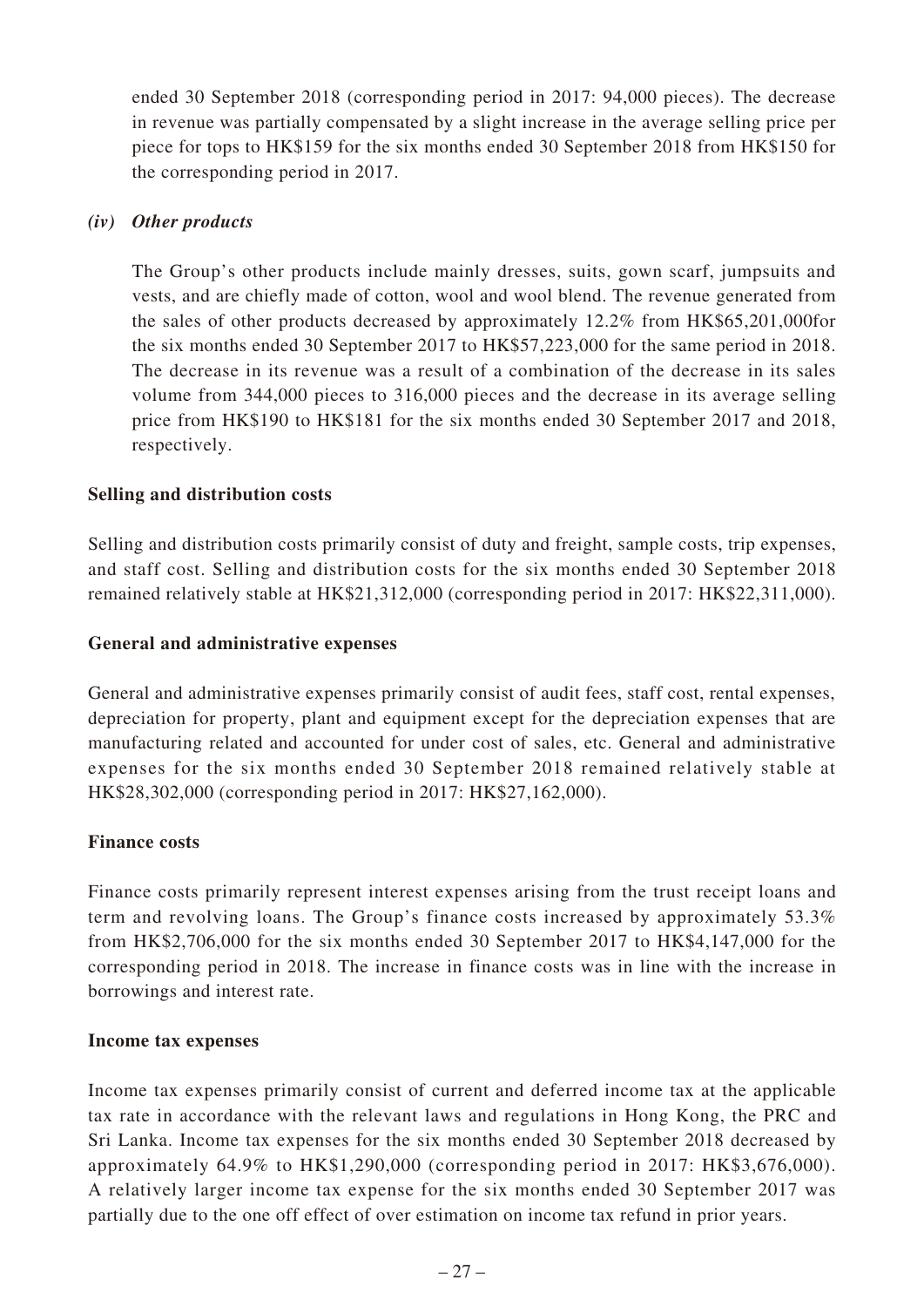## **Financial position**

As at 30 September 2018, the Group's cash and cash equivalents amounted to approximately HK\$33,157,000 (31 March 2018: HK\$66,536,000). A relatively larger cash and cash equivalents as at 31 March 2018 was largely a result of the cash flow from the discounting of certain export invoices with the bank on a without recourse basis as at 31 March 2018. Reduced export invoice discounting coupled with high cash requirement during the Group's peak season from July to September led to a lower cash and cash equivalents as at 30 September 2018.

Inventories increased by approximately HK\$6,334,000 to HK\$46,076,000 as at 30 September 2018 (31 March 2018: HK\$39,742,000) in line with the expected sales orders to be delivered in the second half of the year ending 31 March 2019.

Trade and other receivables increased by approximately HK\$111,668,000 to HK\$255,344,000 (31 March 2018: HK\$143,676,000) primarily due to the increase in trade receivables, which was caused by a combined effect that (i) there was less discounting of certain export invoices as mentioned earlier and (ii) much more sales were recorded in August and September 2018 than that in February and March 2018. This is consistent with the usual peak shipping season being from July to September every year.

Borrowings increased by approximately HK\$57,878,000 to HK\$255,054,000 (31 March 2018: HK\$197,176,000) primarily due to the Group's growing financing needs, which was consistent with the increase in inventories and trade receivables for reasons as explained above.

As at 30 September 2018, the net current liabilities amounted to approximately HK\$29,792,000 (31 March 2018: HK\$37,758,000). As at 30 September 2018, the Group had no capital commitment (31 March 2018: Nil).

## **PROSPECTS**

While the overall trade relationship between China and the U.S. remains uncertain, the Group believes the overall demand of apparel products should be underpinned by the robust U.S. economy which saw an unemployment rate of 3.7% in September 2018, the lowest since 1969. Barring any major upheavals on the trade front, the Group is cautiously optimistic that business will be as usual in the near term outlook. With the completion of the IPO of the Company in October 2018, the Group's focus will be to expand its Sri Lanka production capacity by utilizing the excess land in its Katunayake factory, not only to reduce its reliance on China as a country of origin but also to cope with the expected increase in demand for Sri Lanka production. The groundwork for this project will be started before the end of 2018.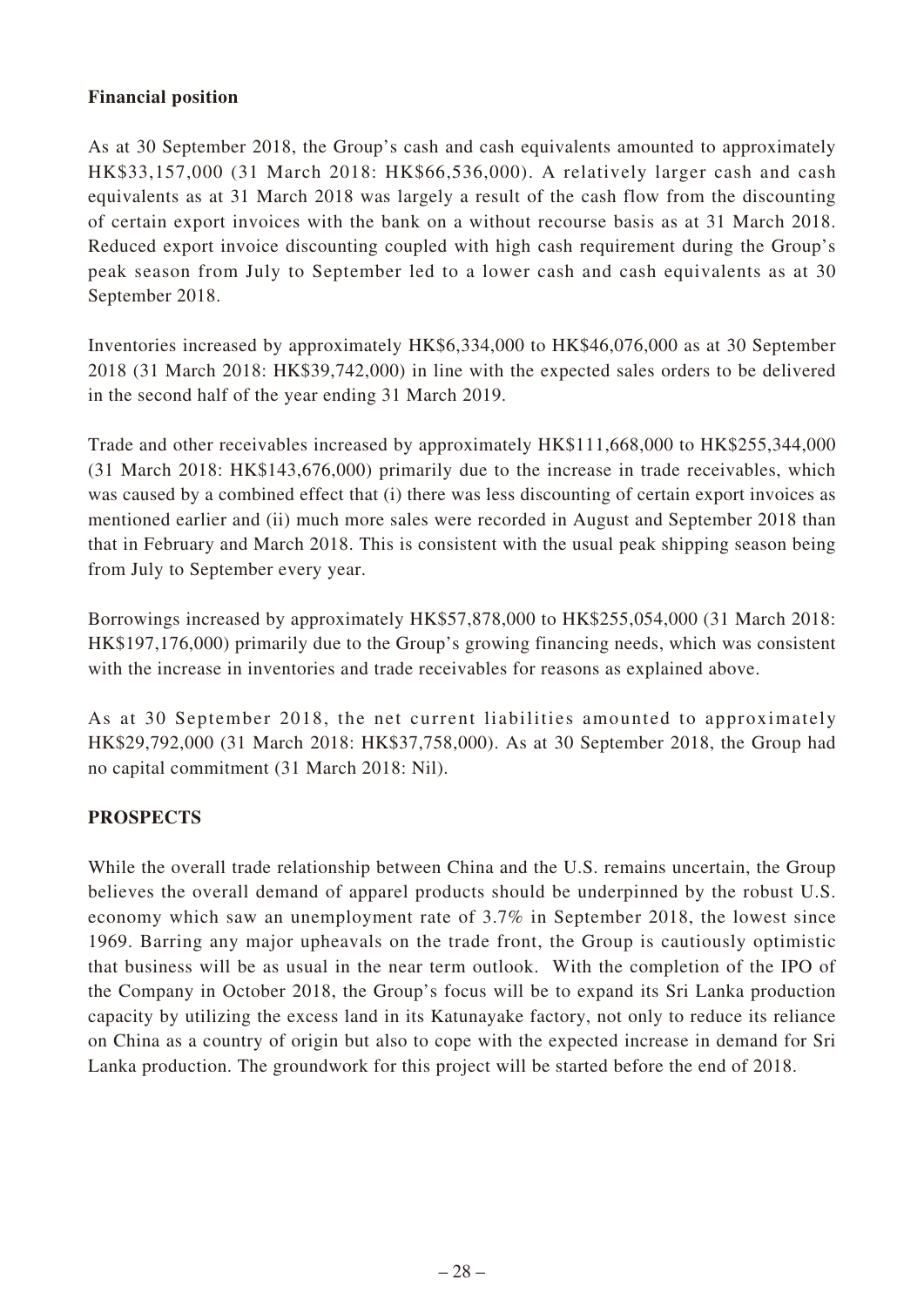## **OTHER INFORMATION**

## **USE OF PROCEEDS FROM THE INITIAL PUBLIC OFFERING**

On 19 October 2018 (the "Listing Date"), the shares of the Company (the "Shares") were listed on the Main Board of SEHK. The Group intends to apply the proceeds from the Listing in accordance with the proposed applications set out in the section headed "Future Plans and Use of Proceeds" in the prospectus dated 29 September 2018 (the "Prospectus").

Given that the Share Offer was completed after the Review Period, there was no utilisation of the proceeds as at 30 September 2018. The implementation plan as set out in the section headed "Future Plans and Use of Proceeds" of the Prospectus will commence during the year ending 31 March 2019.

## **PURCHASE, SALE OR REDEMPTION OF THE COMPANY'S LISTED SECURITIES**

Neither the Company nor any of its subsidiaries purchased, sold or redeemed any of the Company's listed securities since the Listing Date and up to the date of this announcement.

## **COMPLIANCE WITH THE MODEL CODE FOR SECURITIES TRANSACTIONS BY DIRECTORS OF LISTED ISSUERS (THE "MODEL CODE")**

As the Shares have not been listed on the Stock Exchange as at 30 September 2018, the Model Code as set out in Appendix 10 of the Rules Governing the Listing of Securities on the SEHK (the "Listing Rules") was not applicable to the Company for the six months ended 30 September 2018. The Company has adopted the Model Code as rules governing dealings by the Directors in the listed securities of the Company on 19 October 2018. Based on specific enquiry with the Directors, all the Directors have compiled with the required standards as set out in the Model Code since the Listing Date and up to the date of this announcement.

## **CORPORATE GOVERNANCE**

As the Shares were not listed on the Stock Exchange until 19 October 2018, the Code on Corporate Governance (the "CG Code") as set out in Appendix 14 of the Listing Rules was not applicable to the Company for the six months ended 30 September 2018. The Company has adopted the CG Code since the Listing Date. The Company confirms it has met the required standards as set out in the CG Code since the Listing Date and up to the date of this announcement.

## **AUDIT COMMITTEE**

The Company has established the Audit Committee in accordance with the requirements of the CG Code for the purpose of reviewing and supervising the Group's financial reporting process. The Audit Committee currently comprises three independent non-executive Directors, namely Mr. Chan Kee Huen Michael, Mr. Cheng King Hoi Andrew and Mr. Ko Ming Tung Edward. Mr. Chan Kee Huen Michael is the chairman of the Audit Committee. The Audit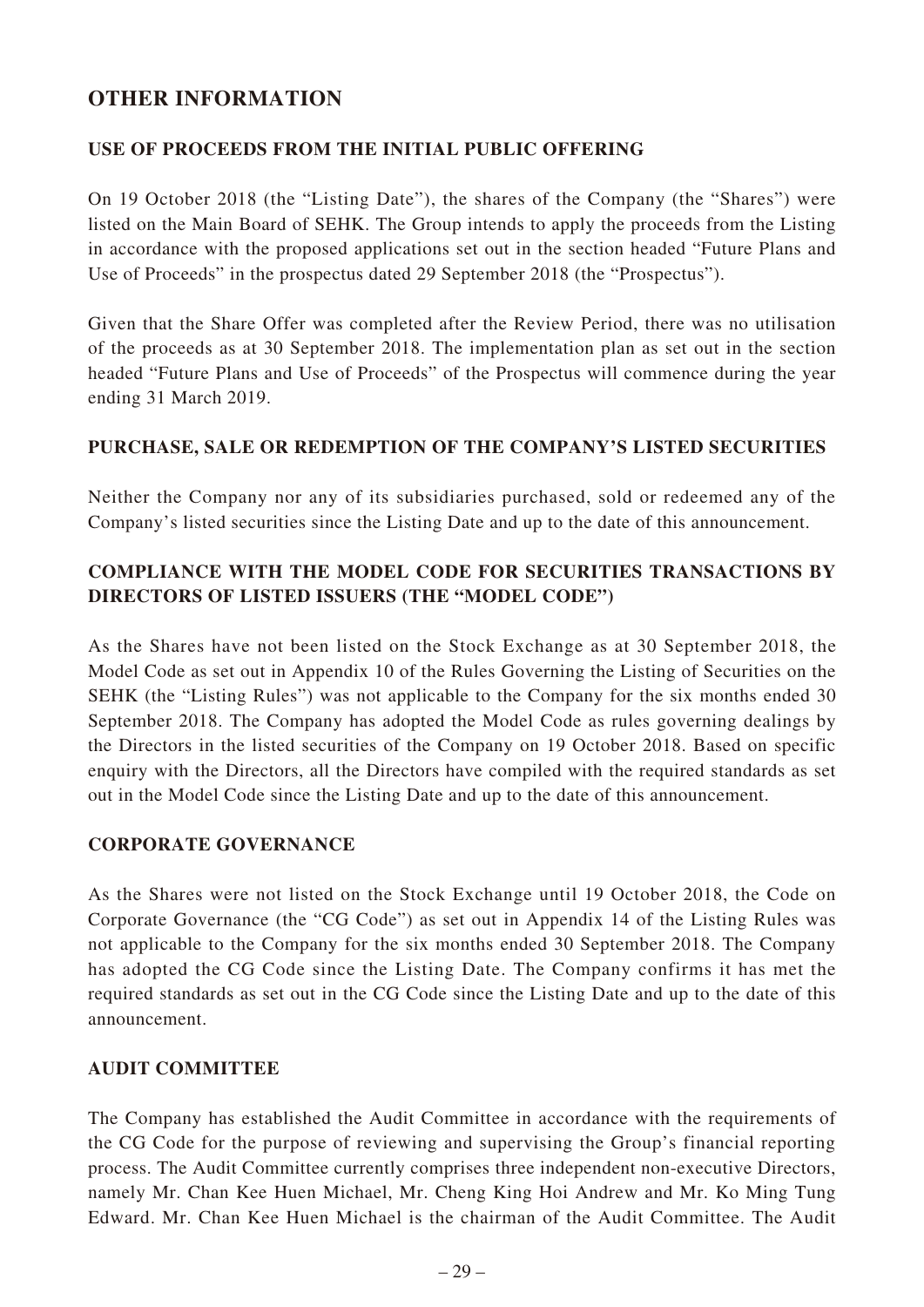Committee has reviewed the results of the Group for the six months ended 30 September 2018.

## **INTERESTS OF DIRECTORS AND THE CHIEF EXECUTIVE**

The Shares of the Company were listed on the Main Board of SEHK on 19 October 2018. As at the date of this announcement, the interests and short positions of each Director and the chief executive of the Company in the shares, underlying shares and debentures of the Company or any associated corporation (within the meaning of Part XV of Securities and Futures Ordinance ("the SFO")) which were required to be notified to the Company and SEHK pursuant to Divisions 7 and 8 of Part XV of the SFO (including interests and short positions which he/she is taken or deemed to have under such provisions of the SFO), or which were required, pursuant to section 352 of the SFO, to be entered in the register referred to therein, or which were required to be notified to the Company and SEHK pursuant to the Model Code, are as follows:

## **Interests and/or short positions in the Company**

|                                                 |                                                |                                | Percentage of              |  |
|-------------------------------------------------|------------------------------------------------|--------------------------------|----------------------------|--|
| <b>Director</b>                                 | <b>Nature of interest</b>                      | Number of<br>Shares held $(1)$ | Interest in<br>the Company |  |
| Ms. Wong Mei Wai Alice                          | Interest of spouse <sup><math>(2)</math></sup> | $300,000,000$ (L)              | 37.5%                      |  |
| Mr. Choi Siu Wai William Interest in controlled | corporation $(3)$                              | $272,000,000$ (L)              | 34.0%                      |  |

*Notes:*

- 1. The letter "L" denotes long position in the shares held.
- 2. Ms. Wong Mei Wai Alice is the spouse of Mr. Siu Chi Wai and is deemed to be interested in the Shares in which Mr. Siu Chi Wai is interested in under Part XV of the SFO. Moonlight Global Holdings Limited, a controlled corporation of the Company, is wholly owned by Mr. Siu Chi Wai.
- 3. These shares are held by Rainbow Galaxy Limited. The issued share capital of Rainbow Galaxy Limited is ultimately wholly owned by two revocable trusts ("Choi's Family Trusts") both of which Mr. Choi Siu Wai William is the settlor. Mr. Choi Siu Wai William is deemed to be interested in the shares of the Company in which Rainbow Galaxy Limited is interested in under Part XV of the SFO.

Save as disclosed above, as at the date of this announcement, none of the Directors nor the chief executive of the Company had any interests or short positions in the shares, underlying shares or debentures of the Company or any associated corporation (within the meaning of Part XV of the SFO) which were required to be notified to the Company and SEHK pursuant to Divisions 7 and 8 of Part XV of the SFO (including interests and short positions which he/she is taken or deemed to have under such provisions of the SFO), or which were required, pursuant to section 352 of the SFO, to be entered in the register referred to therein, or which were required to be notified to the Company and SEHK pursuant to the Model Code.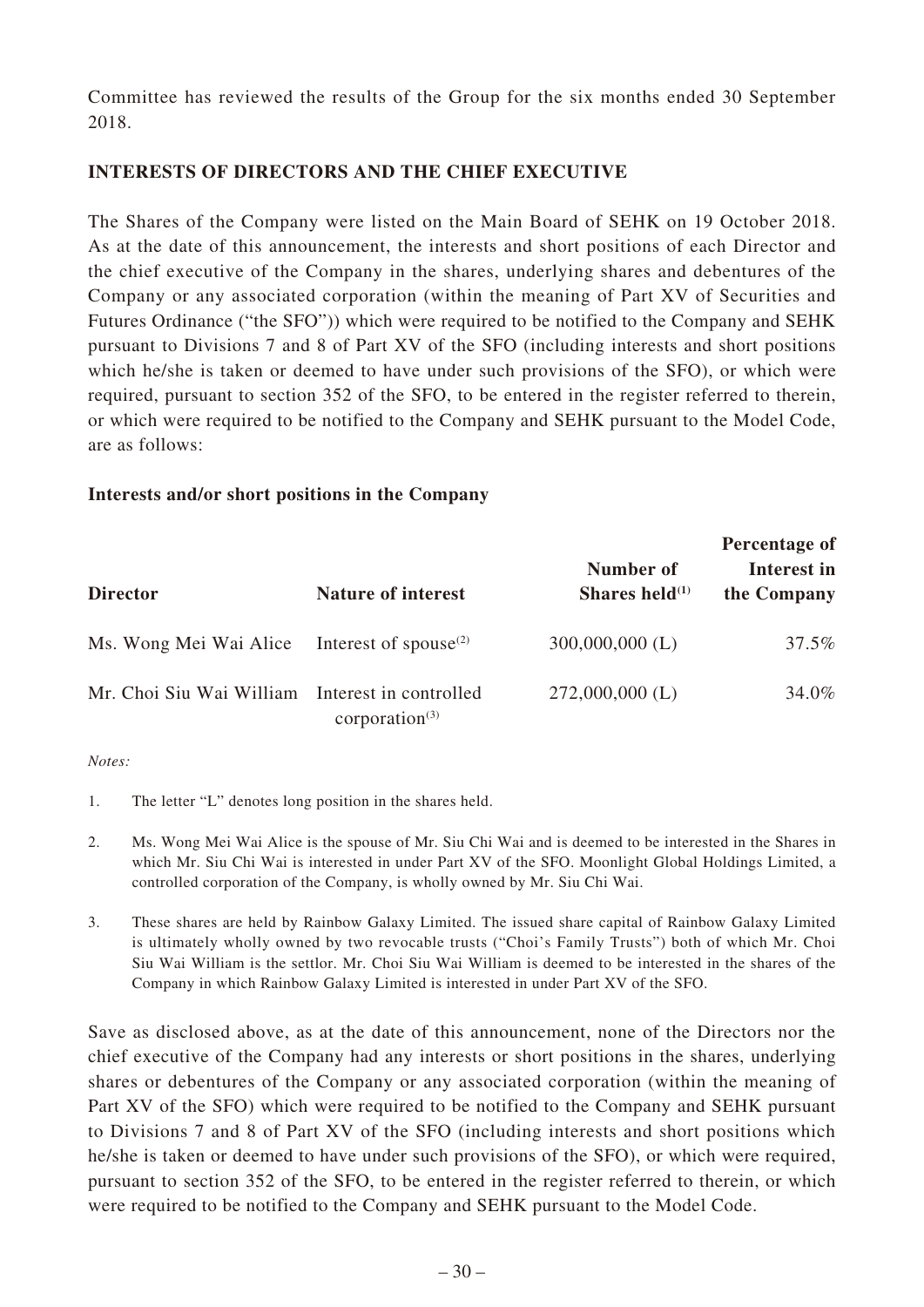## **INTERESTS OF SUBSTANTIAL SHAREHOLDERS**

As at the date of this announcement, so far as the Directors are aware, the following persons had an interest or short position in the Shares or the underlying Shares which were required to be disclosed to the Company and SEHK under the provisions of Divisions 2 and 3 of Part XV of the SFO:

| <b>Name</b>                                                         | Capacity/nature<br>of interest              | Number of<br>Shares <sup>(1)</sup> | Percentage<br>shareholding |
|---------------------------------------------------------------------|---------------------------------------------|------------------------------------|----------------------------|
| Moonlight Global Holdings Beneficial owner<br>Limited ("Moonlight") |                                             | $300,000,000$ (L)                  | 37.5%                      |
| Rainbow Galaxy Limited <sup>(2)</sup><br>("Rainbow Galaxy")         | Beneficial owner                            | $272,000,000$ (L)                  | 34.0%                      |
| Mr. Siu Chi Wai                                                     | Interest of controlled<br>corporation $(3)$ | $300,000,000$ (L)                  | 37.5%                      |
| Ms. Wong Mei Wai Alice                                              | Interest of spouse $(4)$                    | $300,000,000$ (L)                  | 37.5%                      |
| Mr. Choi Siu Wai William                                            | Interest of controlled<br>corporation $(5)$ | $272,000,000$ (L)                  | 34.0%                      |
| Ms. Cheung Shui Lin                                                 | Interest of spouse $(6)$                    | $272,000,000$ (L)                  | 34.0%                      |

*Notes:*

1. The letter "L" denotes a long position in the Shares.

- 2. Rainbow Galaxy is directly wholly owned by Angel Sense Limited, a company incorporated in the BVI. Angel Sense Limited is owned as to 50.0% by Mega Capital Assets Limited (a company incorporated in the BVI) and as to 50.0% by Capital Star Assets Limited (a company incorporated in the BVI). Each of Mega Capital Assets Limited and Capital Star Assets Limited is wholly owned by a revocable family trust of which Mr. Choi Siu Wai William is the settlor.
- 3. The issued share capital of Moonlight is wholly owned by Mr. Siu Chi Wai. Mr. Siu Chi Wai is deemed to be interested in the Shares in which Moonlight is interested in under Part XV of the SFO.
- 4. Ms. Wong Mei Wai Alice is the spouse of Mr. Siu Chi Wai and is deemed to be interested in the Shares in which Mr. Siu Chi Wai is interested in under Part XV of the SFO. Moonlight, a controlled corporation of the Company, is wholly owned by Mr. Siu Chi Wai.
- 5. These shares are held by Rainbow Galaxy. The issued share capital of Rainbow Galaxy is ultimately wholly owned by Choi's Family Trusts of which Mr. Choi Siu Wai William is the settlor. Mr. Choi Siu Wai William is deemed to be interested in the Shares in which Rainbow Galaxy is interested in under Part XV of the SFO.
- 6. Ms. Cheung Shui Lin is the spouse of Mr. Choi Siu Wai William and is deemed to be interested in the Shares in which Mr. Choi Siu Wai William is interested in under Part XV of the SFO. Rainbow Galaxy, a controlled corporation of the Company, is ultimately wholly owned by Choi's Family Trusts of which Mr. Mr. Choi Siu Wai William is the settlor.

Save as disclosed above, as at the date of this announcement, the Directors are not aware of any person who had an interest or short position in the Shares or the underlying Shares which were required to be disclosed to the Company and SEHK under the provisions of Divisions 2 and 3 of Part XV of the SFO.